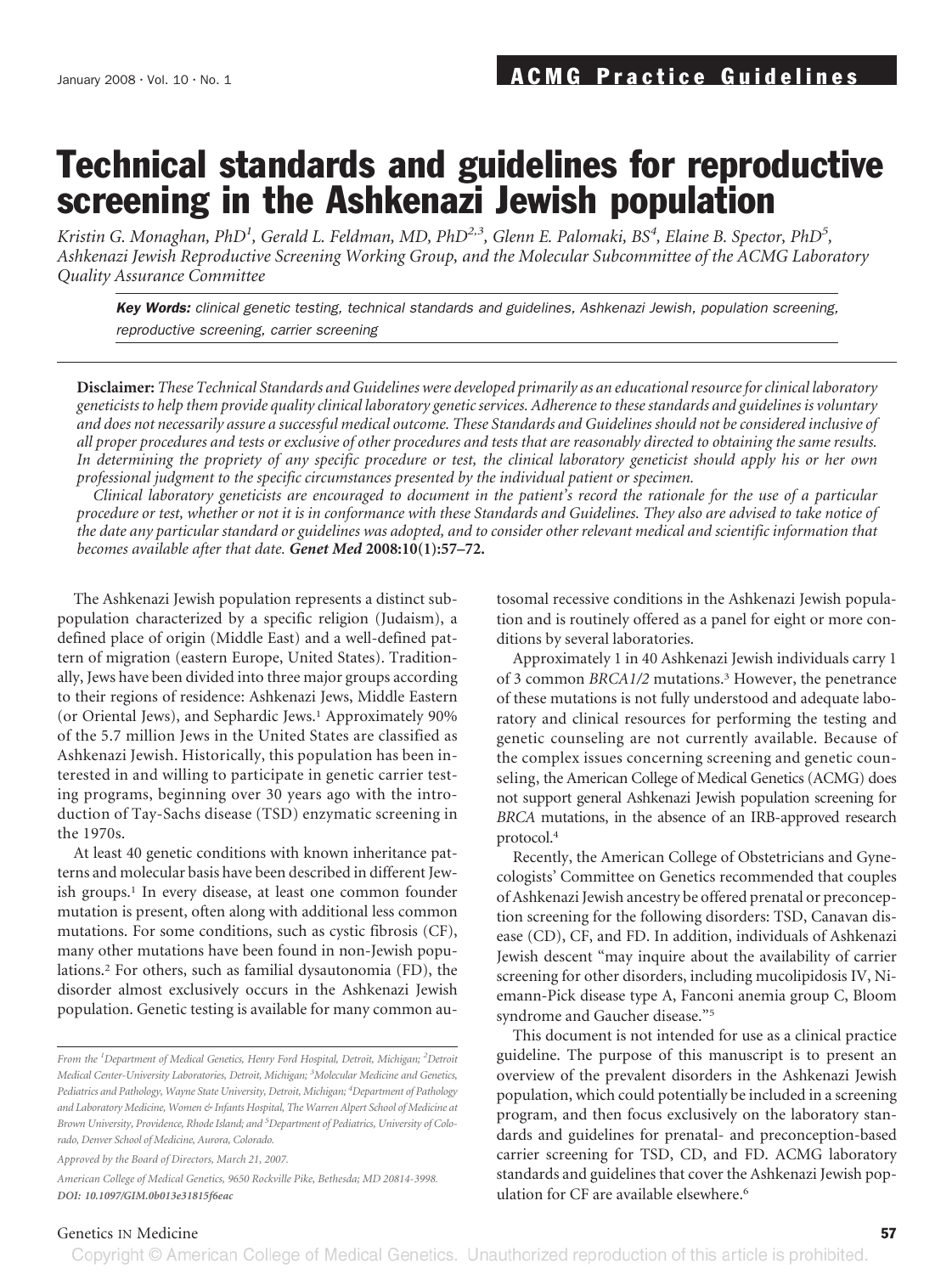# TAY-SACHS DISEASE (TSD)

**Gene Symbol/Chromosome Locus:** *HEXA*; 15q23-q24

**OMIM Number:** 272800 (Tay-Sachs disease); 606869 (hexosaminidase A)

TSD is a devastating autosomal recessive lysosomal storage disease caused by a deficiency in the enzyme  $\beta$ -hexosaminidase A. Almost all patients present with an infantile form, with onset of symptoms in the first year of life and death by the age of 3 to 4 years with progressive neurologic deterioration; a rarer adult-onset form also occurs. The carrier frequency among Ashkenazi Jews is approximately 1 in 31.7 Population-based screening programs have led to a 90% decrease in the incidence of TSD in the North American Jewish population. Carrier screening is also recommended for individuals of French Canadian and Cajun descent because of the high carrier frequency in those populations as well. Initially, carrier screening was based on the measurement of hexosaminidase A enzyme levels, with a 97% to 98% detection rate. Current molecularbased assays test for three common mutations (1278insTATC, G269S and  $1421 + 1G \rightarrow C$ ), which will detect more than 98% of obligate Jewish carriers and 93% of Jewish carriers identified by enzymatic screening.7 In a carrier screening program with this detection rate, approximately 95% of affected fetuses would be detected if a prenatal procedure was performed.

# CANAVAN DISEASE (CD)

**Gene Symbol/Chromosome Locus:** *ASPA*; 17pter-p13 **OMIM Number:** 271900 (Canavan disease); 608034 (aspartoacylase)

Similar to TSD, CD is a devastating, fatal neurodegenerative leukodystrophy resulting from the deficiency of the enzyme aspartoacylase. Symptoms usually occur within the first few months of life and the disease is fatal in early childhood. The Ashkenazi Jewish carrier frequency is approximately 1 in 41 (Table 1) and carrier detection is based on the identification of two common mutations: E285A and Y231X, which account for approximately 97% to 98% of mutations in this population. A third mutation, A305E, accounts for  $\sim$  1% of mutations in the

| Table 1                                                            |
|--------------------------------------------------------------------|
| Observed and corrected carrier rates for Canavan disease among the |
| Ashkenazi Jewish population                                        |

| Study location                   | Mutations tested          | Number | Carriers           | Rate<br>(corrected) |
|----------------------------------|---------------------------|--------|--------------------|---------------------|
| Israel <sup>8</sup>              | E285A                     | 879    | 15                 | 58.6 (48.6)         |
| New York, NY <sup>9</sup>        | E285A and Y231X           | 449    | 11                 | 40.8(39.7)          |
| United States <sup>10</sup>      | E285A and Y231X           | 4,000  | 106                | 37.7 (36.8)         |
| Toronto,<br>Canada <sup>11</sup> | E285A, Y231X<br>and A305E | 1,423  | 25                 | 56.9 (56.9)         |
| All                              |                           | 6,751  | 157                | 42.9                |
|                                  |                           |        | 163.2 <sup>a</sup> | $41.4^a$            |

*a* After accounting for the number of mutations tested for by each study.

Ashkenazi Jewish population but approximately 50% of non-Jewish mutant alleles.12 In a carrier screening program with a 97% to 98% detection rate, approximately 95% of affected fetuses would be detected if a prenatal procedure was performed.

# GAUCHER DISEASE (GD)

# **Gene Symbol/Chromosome Locus:** *GBA*; 1q21 **OMIM Number:** 230800

GD is an autosomal recessive lysosomal storage disease resulting from a deficiency of the enzyme glucocerebrosidase. There are three types of GD. Type I (nonneuropathic form) is the most common in the Ashkenazi Jewish population. The disorder is clinically heterogeneous, with symptoms ranging from onset of severe disease in childhood/adolescence to a mild disease with no symptoms or initial symptoms beginning in adulthood. The carrier frequency among Ashkenazi Jews is approximately 1:18.13 Carrier testing in the Ashkenazi Jewish population is based on the analysis of three (or four) common mutations: N370S, 84GG, L444P (and IVS2 +  $1G\rightarrow A$ ), which account for approximately 95% of the Ashkenazi Jewish mutations. In a carrier screening program with this detection rate, approximately 90% of affected fetuses would be detected if a prenatal procedure was performed. Type I patients who are homozygous for the N370S mutation are less severely affected and develop symptoms later in life. Enzyme replacement therapy is available for patients affected with GD. Because of the highly variable expression of this condition, some concern has been raised about including GD in preconception- and prenatal-screening programs.<sup>14,15</sup>

# CYSTIC FIBROSIS (CF)

**Gene Symbol/Chromosome Locus:** *CFTR*; 7q31.2

**OMIM Number:** 219700 (CF); 602421 (Cystic Fibrosis Transmembrane Conductance Regulator)

Testing for a limited number of mutations (included in the current ACMG-recommended screening panel) will identify 94% of the CF mutations in the Ashkenazi Jewish population. Refer to laboratory standards and guidelines for CF, available online.6

# FAMILIAL DYSAUTONOMIA (FD)

## **Gene Symbol/Chromosome Locus:** *IKBKAP*; 9q31

**OMIM Number:** 223900 (Neuropathy, Hereditary sensory and autonomic, Type III: HSAN-III); 603722 (Inhibitor of kappa light polypeptide gene enhancer in B cells, Kinase complex-Associated protein; IKBKAP)

FD is an autosomal recessive neuropathy that almost exclusively occurs in the Ashkenazi Jewish population. Also known as Riley-Day syndrome, the disorder is characterized by episodes of vomiting, decreased sensitivity to pain and temperature, and cardiovascular instability. The autonomic crises are life-threatening; age of onset is usually during infancy. The carrier frequency is approximately 1 in 31. A single mutation in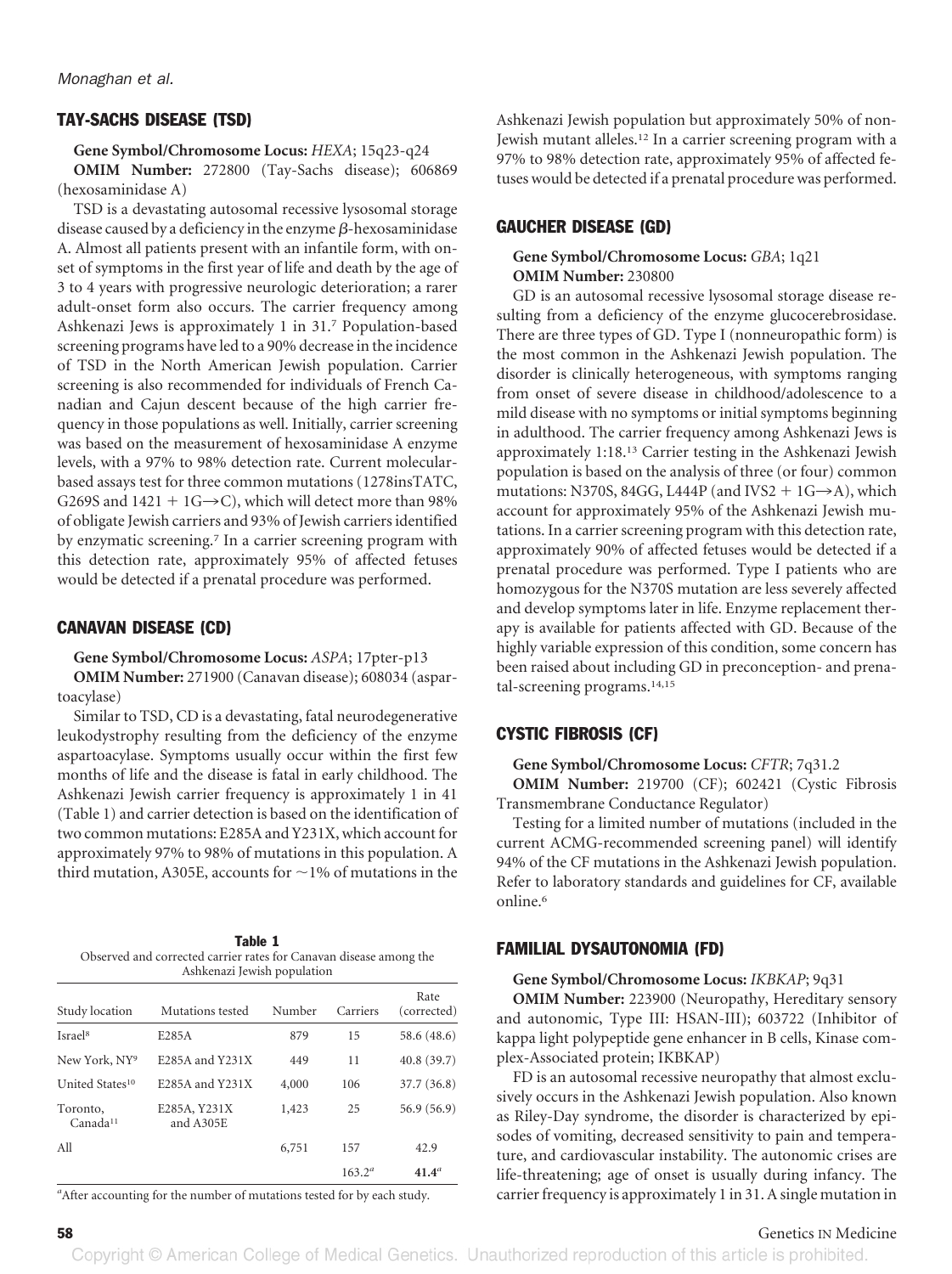intron 20 of the *IKBKAP* gene (2507 + 6 T $\rightarrow$ C) accounts for 99% of the mutations in the Ashkenazi Jewish population.16,17A second mutation, R696P, is included in most carrier screening panels and accounts for the remainder of Ashkenazi Jewish mutations. In a carrier screening program with this detection rate, at least 99% of affected fetuses would be detected if a prenatal procedure was performed.

# NIEMANN-PICK DISEASE, TYPE A (NPD-A)

## **Gene Symbol/Chromosome Locus:** *SMPD1*; 11p15.4-p15.1 **OMIM Number:** 257200

Niemann-Pick disease, type A, is an autosomal recessive lysosomal storage disease resulting from a deficiency of the enzyme sphingomyelinase. Type A disease is a rapidly progressive neurodegenerative disease that begins during infancy and is fatal by 3 to 5 years of age. The carrier frequency in the Ashkenazi Jewish population is approximately 1 in 90.18 The common mutations fsP330, R496L, and L302P account for approximately 97% of the Ashkenazi Jewish mutations.18 In a carrier screening program with this detection rate, approximately 94% of affected fetuses would be detected if a prenatal procedure was performed. In addition, clinical testing for the Niemann-Pick, type B mutation, delR608 (which is not limited to the Ashkenazi Jewish population), is also available.

## BLOOM SYNDROME

**Gene Symbol/Chromosome Locus:** *BLM*; 15q26.1

**OMIM Number:** 210900 (Bloom Syndrome); 604610 (RECQ Protein-like 3; RECQL3)

Bloom syndrome is an autosomal recessive disorder that is caused by mutations in the *BLM* gene, a RecQ helicase,<sup>19</sup> and is characterized by severe pre- and postnatal growth deficiency, skin sensitivity to sunlight, immunodeficiency and a predisposition to cancer. The carrier frequency in the Ashkenazi Jewish population is approximately 1 in 107 and a single mutation (BLMAsh, a 6-bp deletion and 7-bp insertion: 2281del6/ins7; delATCTGA 2281insTAGATTC) accounts for >99% of the mutations in this population.20 In a carrier screening program with this detection rate, at least 99% of affected fetuses would be detected if a prenatal procedure was performed.

## MUCOLIPIDOSIS IV (MLIV)

**Gene Symbol/Chromosome Locus:***MCOLN1*; 19p13.3-p13.2 **OMIM Number:** 252650 (MLIV); 605248 (Mucolipin 1; MCOLN1)

Mucolipidosis IV is a neurodegenerative lysosomal storage disorder characterized by poor growth, severe mental retardation, and ophthalmologic abnormalities (corneal clouding and progressive retinal degeneration). Lifespan may be normal, though developmental delays are severe. The carrier frequency in the Ashkenazi Jewish population is approximately 1 in 127.<sup>21</sup> Two mutations, IVS3-2A $\rightarrow$ G and del6.4kb, account for approximately 95% of the Ashkenazi Jewish mutations. In a carrier screening program with this detection rate, approximately 90% of affected fetuses would be detected if a prenatal procedure was performed.

## FANCONI ANEMIA GROUP C (FA-C)

# **Gene Symbol/Chromosome Locus:** *FANCC*; 9q22.3 **OMIM Number:** 227645

FAC is an inherited anemia that progresses to pancytopenia with increased risk for myelodysplastic syndrome, acute leukemia and solid tumors. The disorder is characterized by variable phenotypic findings that can include short stature, developmental delay, congenital anomalies of the limbs, heart and/or kidney. The carrier frequency in the Ashkenazi Jewish population is approximately 1 in 89, and a single mutation in the *FAC* gene IVS4  $+$  4A $\rightarrow$ T accounts for at least 99% of the mutations in this population.22 In a carrier screening program with this detection rate, at least 98% of affected fetuses would be detected if a prenatal procedure was performed.

## CANAVAN DISEASE-BACKGROUND

**Gene Symbol/Chromosome Locus:** *ASPA*; 17pter-p13 **OMIM Number:** 271900 (Canavan disease); 608034 (aspartoacylase)

#### Brief clinical description

CD is a progressive neurodegenerative disorder, caused by a deficiency of the enzyme aspartoacylase. It is most prevalent among Ashkenazi Jewish individuals, but has been reported in many ethnic and racial groups. The prevalence of CD in the Ashkenazi Jewish population is estimated to be about 1 in 9,100. The corresponding consensus carrier frequency in this population is 1 in 48, but there is some unexplained heterogeneity. The onset of symptoms is usually noted 3 to 6 months after birth. Clinical features include macrocephaly, hypotonia, head lag, and developmental delay. As the disease progresses, hypertonia develops. Other symptoms include: irritability, optic atrophy, sleep disturbance, seizures and feeding difficulties. Severity and life expectancy vary, with some children dying in the first year of life and others surviving into their teens. Treatment for CD is supportive and includes improvement of nutrition and hydration, treating seizures, managing infections, and protecting the airway. Some children benefit from physical therapy, early intervention, and special education. For more information see the online GeneClinics profile.23 CD is diagnosed by high urine concentrations of *N*-acetyl aspartic acid (NAA). Molecular genetic testing can be used for clinical confirmation, carrier testing, and prenatal testing.

#### **Mode of Inheritance:** Autosomal recessive

# **Gene Description/Normal Gene Product**

*ASPA*was cloned in 1993 and consists of 29kb with six exons and five introns. The normal gene product is 313 amino acids with a mass of 36 kDa. ASPA hydrolyzes NAA into aspartic acid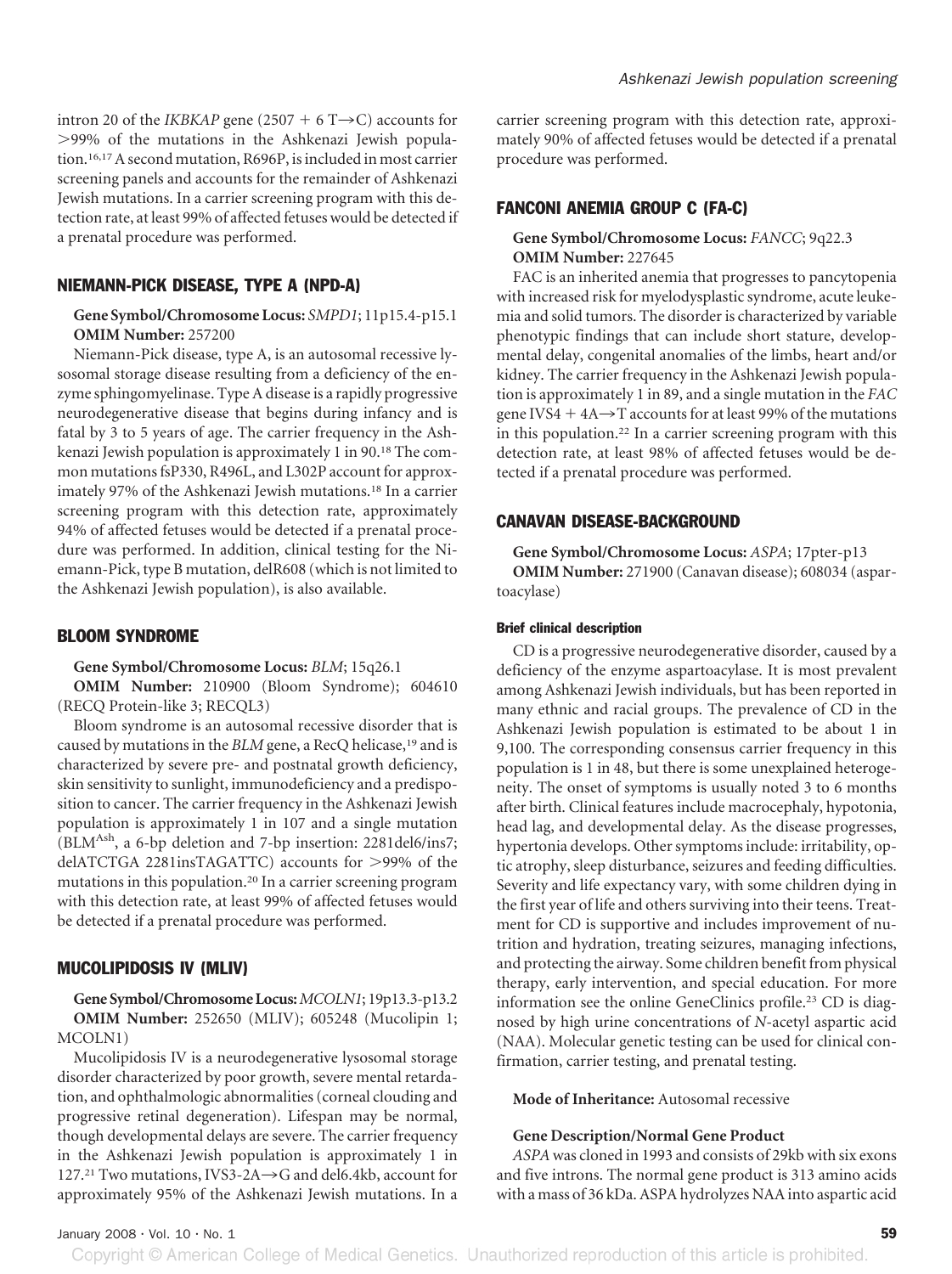Table 2 Common Canavan disease mutations in the Ashkenazi Jewish population

| Nucleotide<br>change          | Amino acid<br>change | Type     | No. $(\% )$ of alleles<br>identified among 96<br>affected Ashkenazi<br>Jewish individuals <sup>8,12</sup> |
|-------------------------------|----------------------|----------|-----------------------------------------------------------------------------------------------------------|
| 854 A $\rightarrow$ C         | E285A                | Missense | 160(83.3)                                                                                                 |
| $693 \text{ C} \rightarrow A$ | Y231X                | Nonsense | 27(14.1)                                                                                                  |
| 914 $C \rightarrow A$         | A305E                | Missense | 2(1.0)                                                                                                    |
| 433-2 $A \rightarrow G$       | Not applicable       | Splicing | 1(0.5)                                                                                                    |
| Other                         |                      |          | 2(1.0)                                                                                                    |

and acetate. The ASPA transcript and protein have a wide tissue distribution.24,25

# Mutational mechanism/abnormal gene product

*ASPA* mutations include null mutations, which produce no enzyme, and missense mutations which produce aspartoacylase with decreased activity. Although the enzyme is widely expressed, its absence or decreased activity results in accumulation of NAA in the brain. This leads to neurodegeneration and disease symptoms.

#### Mutation spectrum

A complete list of ASPA mutations can be found in the Human Gene Mutation Database.26 More than 50 different mutations associated with CD have been described. Most of these mutations are rare and unique to specific families. The common mutations are listed in Table 2. Two mutations E285A  $(854 A\rightarrow C)$  and Y231X (693 C $\rightarrow$ A) account for 97.4% (95% CI 94.0% to 99.1%) of Ashkenazi Jewish CD alleles, but only a small portion (3%) of non-Jewish mutations. One additional mutation, 433-2 A $\rightarrow$ G, accounts for an additional 0.5% of Ashkenazi Jewish mutations. A305E (914 C $\rightarrow$ A) accounts for 40% to 60% of non-Jewish CD mutations but only 1% of Ashkenazi Jewish mutations. Of these mutations, only E285A has residual (2.5%) ASPA activity. The other common mutations lead to a complete loss of enzyme activity in vitro.

## Genotype–phenotype considerations

Regardless of ethnicity, the phenotype of individuals homozygous for mutations associated with a complete lack of enzyme activity are phenotypically indistinguishable from patients who are homozygous for E285A, associated with some residual activity. However, the phenotype is variable, even among patients with the same genotype, although all are eventually symptomatic. Although a few mutations associated with a more severe phenotype have been reported, they are too rare to make accurate genotype–phenotype correlations.

## Alternative testing methods

NAA can be measured in the urine, blood and cerebrospinal fluid by gas chromatography-mass spectrometry. Urine NAA concentration is sufficient for diagnosing affected individuals.

When familial mutations cannot be identified, prenatal testing for at-risk fetuses can be performed between 16 and 18 weeks by assaying the concentration of NAA in amniotic fluid. Cultured amniocytes or chorionic villi cannot be used for this assay.

Aspartoacylase enzymatic activity is usually undetectable in skin fibroblasts from affected individuals. Heterozygous carriers have approximately 50% of the normal level of enzyme activity. This enzyme cannot be assayed from a blood specimen or be used for prenatal diagnosis. Aspartoacylase enzyme activity is generally not used for carrier or diagnostic testing in clinical laboratories.

# Clinical validation: clinical sensitivity and specificity

## *Clinical sensitivity*

Clinical sensitivity is defined as the proportion of couples where both members carry a CD mutation (or Ashkenazi Jewish pregnancies with CD) that is detectable using a DNA test for selected mutations. If testing is performed for the two most common mutations (representing 97.4% of the mutations), then 94.9% of carrier couples (or affected pregnancies) could be detected (95% CI 88.4 –98.2%). This makes the assumption that among carrier couples, amniocentesis and genotyping of the fetus is diagnostic.

These estimates assume that the analytic sensitivity of the assay is 100% (i.e., no false negative results occur) and this is unlikely. Data from large scale proficiency testing suggest that analytic sensitivity could be as low as 98% in some cases.27,28 That is, in 2% of carriers the laboratory test produces a false negative test result. The resulting clinical sensitivity estimates are lowered to 91% (two mutations) and 94% (three mutations).

# *Clinical specificity*

Clinical specificity can be defined as the proportion of noncarrier couples that are correctly identified as noncarrier couples. Assuming that testing is sequential (the female is tested first, with the male tested only if his partner is found to be a carrier), a false positive couple could occur if the woman is a true positive and the man is a false positive or if the woman is a false positive and the man is a true positive. No data yet exist to document the analytic false positive rate, but general laboratory experience suggests that occasional false positive results would be expected to occur.

## *Prevalence*

Prevalence can be defined as the proportion of livebirths affected with CD in the absence of prenatal diagnosis and selective termination. Prevalence can be estimated directly by using newborn registries or indirectly using carrier rates. There are reliable data for CD carrier rates in the Ashkenazi Jewish population, and these are shown in Table 1. Assuming a carrier rate of 1 in 41.4 (95% CI 1 in 35.8 to 1 in 49.0), the corresponding birth prevalence would be 1 in 6856 (95% CI 1 in 5127 to 1 in 9604).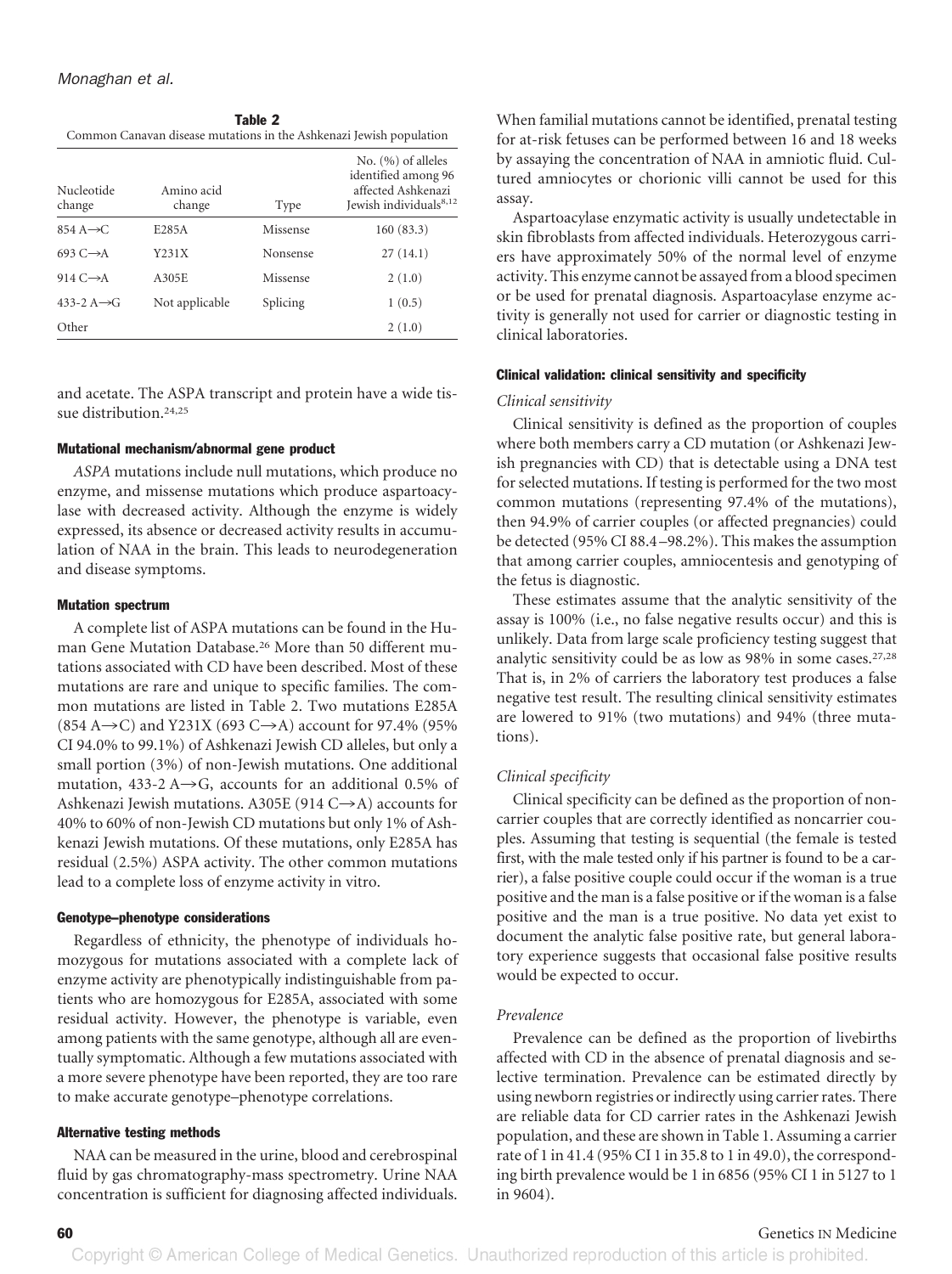## *Clinical positive predictive value*

Clinical positive predictive value is defined as the probability that a positive test result (e.g., an Ashkenazi Jewish carrier couple for CD) is correct. This value can be computed by knowing the analytic and clinical sensitivity and specificity as well as prevalence of the disorder. The common CD mutations will produce a CD clinical phenotype so the clinical positive predictive value will be high (most carrier couples will have a 25% reproductive risk). Exceptions will occur, however, because of analytic false positives. Because of this possibility, clinical laboratories should confirm the carrier couple status prior to or as part of prenatal diagnostic testing.

## *Clinical negative predictive value*

Clinical negative predictive value is defined as the probability that a negative test result (e.g., an individual's carrier result, or the couple's carrier result) is correct. Assuming analytic sensitivity and specificity of 100%, a false negative result will occur because the mutation present is not being tested for by the laboratory. The best estimate is that 2.6% (testing for two most common mutations) or 1.6% (testing for three most common mutations) of mutations will not be identified. Among individuals with an initial carrier risk of 1 in 41, testing negative for two mutations reduces the risk of being a carrier to 1 in 1540; testing for three mutations reduces the risk of being a carrier to 1 in about 2,504. If the female tests positive and the male tests negative, then the residual risk of having an affected pregnancy is 1 in 6,160 (two mutations) or 1 in 10,014 (three mutations). If analytic validity is  $<$  100%, then all estimates will be somewhat higher.

## TAY-SACHS DISEASE-BACKGROUND

**Gene Symbol/Chromosome Locus:** *HEXA*; 15q23-q24 **OMIM Number:** 272800 (Tay-Sachs disease); 606869 (hexosaminidase A)

#### Brief clinical description

TSD is a progressive neurodegenerative disorder, caused by a deficiency of the enzyme  $\beta$ -hexosaminidase A. TSD occurs across all ethnic groups and races, with a general population carrier frequency of about 1 in 300. TSD is especially prevalent among Ashkenazi Jews, French Canadians, Cajuns, and the Old Order Amish in Pennsylvania. The carrier frequency for TSD among these groups is approximately 10-fold higher than in the general population or about 1 in 31. Before the implementation of Ashkenazi Jewish population-based carrier screening in 1970, the disease incidence was about in 1 in 3800 in this group. Children with TSD develop normally for the first few months of life and then begin to exhibit severe mental and physical deterioration. TSD is characterized by progressive weakness and loss of motor skills, decreased attentiveness and increased startle response. A macular cherry red spot is typical. As the disease progresses, seizures and blindness develop. Children with TSD usually do not live past 3 to 5 years of age. There are milder variants of hexosaminidase A deficiency, with juvenile (chronic) and adult-onset forms. These variants have later onset with slower disease progression. Treatment for TSD is supportive and includes improvement of nutrition and hydration, treating seizures, managing infections and protecting the airway. Enzyme replacement therapy and bone marrow transplant are ineffective. Substrate reduction therapy using miglustat has been proposed as a potential therapy for several lysosomal storage disorders, including infantile TSD.29 For more information see the online GeneClinics profile.23 TSD is diagnosed by deficient activity of hexosaminidase A in serum or white blood cells. In Ashkenazi Jewish individuals, molecular genetic testing can be used for clinical confirmation in affected individuals, confirmation of the carrier state (to exclude the existence of a pseudodeficiency allele), carrier testing and prenatal testing.

**Mode of Inheritance:** Autosomal recessive

#### **Gene Description/Normal Gene Product**

*HEXA* was isolated in 1987 and consists of 35 kb with 14 exons, a 5' regulatory element and 3' untranslated region. The normal gene product is 529 amino acids with a mass of 61 kDa.  $HEXA$  encodes the alpha subunit of the  $\beta$ -hexosaminidase A (HEX A) enzyme. The HEX A enzyme is a dimer composed of the alpha subunit coded for by *HEXA* and a beta subunit coded for by the *HEXB* gene (5q13). HEX A functions to hydrolyze the sphingolipid GM2 ganglioside.

# Mutational mechanism/abnormal gene product

*HEXA* mutations include insertions, deletions, splice site, nonsense, and missense mutations. These mutations affect enzyme processing, assembly or activity. Decreased or absent HEX A activity leads to lysosomal accumulation of GM2 ganglioside, especially in the nervous system.

## Mutation spectrum

Over 95 mutations associated with TSD have been reported, the majority are associated with the acute infantile form of the disease. A complete list of *HEXA* mutations associated with TSD can be found in the Human Gene Mutation Database<sup>26</sup> and the Human Genetic Disease Database.30 Three common deleterious mutations (Table 3) account for 98.8% of muta-

| Table 3                                                            |
|--------------------------------------------------------------------|
| Common Tay-Sachs disease mutations among Ashkenazi Jewish obligate |
| carriers                                                           |

| Nucleotide change                        | Affect on DNA<br>or amino acid                      | Type       | No. $(\%)$ of alleles<br>identified among<br>87 obligate carriers $31$ |
|------------------------------------------|-----------------------------------------------------|------------|------------------------------------------------------------------------|
| 1278insTATC                              | 4 base insertion<br>in exon 11                      | Frameshift | 71 (81.6)                                                              |
| $1421 + 1G \rightarrow C$<br>(in IVS 12) | $G\rightarrow C$ at the intron<br>12 5' splice site | Splicing   | 10(11.5)                                                               |
| 805 G $\rightarrow$ A (exon 7)           | G <sub>269</sub> S                                  | Missense   | 5(5.8)                                                                 |
|                                          | Other                                               |            | 1(1.1)                                                                 |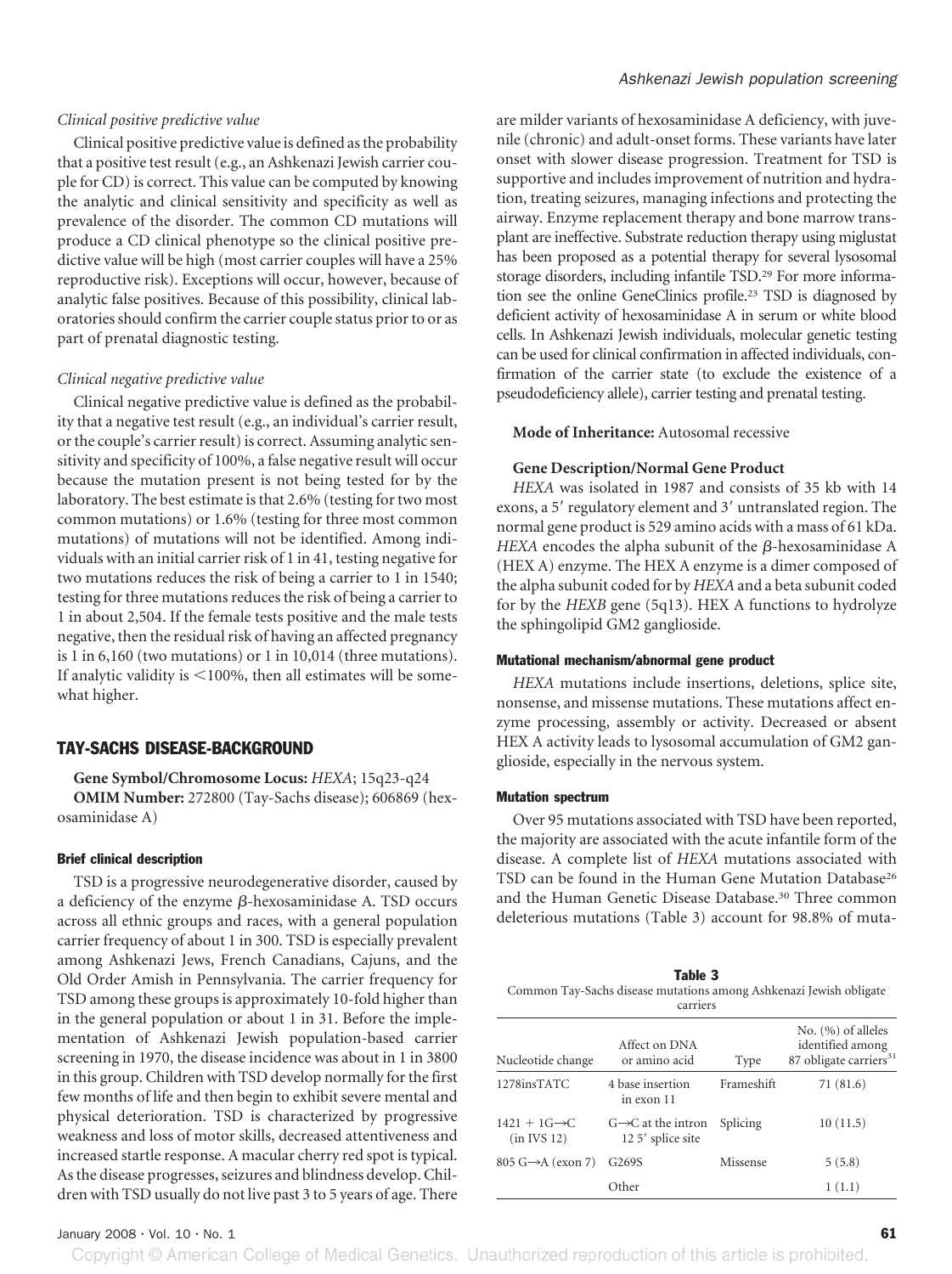tions in the Ashkenazi Jewish population.<sup>31</sup> Two mutations account for 46% of non-Jewish mutations, 1278insTATC and  $1073 + 1G \rightarrow A$  (in IVS 9). The majority of mutations result in null alleles, associated with the complete loss of enzyme activity. G269S affects the alpha subunit's ability to adopt the proper conformation, leading to its inability to dimerize with the beta subunit. Other mutations unique to specific populations have been reported. For example, a 7.6 kb deletion of the  $5'$  end of *HEXA* accounts for  $\sim$  70% of the mutations among French Canadians.

#### Pseudodeficiency alleles

Two alleles, R247W and R249W are associated with HEX A pseudodeficiency. These pseudodeficiency alleles are associated with reduced HEX A enzyme activity toward the artificial substrate used in the biochemical screening method. Therefore individuals with these alleles appear to be TSD carriers based on enzyme analysis. However, these alleles do not affect the in vivo enzyme activity against GM2 ganglioside and are therefore not associated with disease. Individuals with one pseudodeficient allele and one mutant allele have very low or no in vitro HEX A enzyme activity, but no evidence of disease. Confirmation of carrier status using DNA-based testing can exclude pseudodeficiency in an individual with a positive enzymebased screening result. R247W is found in 2% of Jewish and 32% of non-Jewish individuals identified as carriers through the biochemical assay. Four percent of non-Jewish individuals identified as carriers by enzyme-based screening carry the R249W allele.

#### Genotype–phenotype considerations

Individuals with classic TSD have two severe alleles with absent HEX A activity. Individuals with later onset forms (juvenile or chronic and adult) are usually compound heterozygotes for a severe allele and a milder mutation or have two mild alleles. The vast majority of *HEXA* mutations, including 1278insTATC and  $1421 + 1G \rightarrow C$  are associated with absent HEX A activity. G269S is a milder mutation, common among patients with late-onset TSD.<sup>32</sup> Therefore, DNA testing can provide important genotype–phenotype information used in genetic counseling for at-risk couples.

#### Alternative testing methods

Hexosaminidase A activity assays can be used for carrier screening and diagnostic testing for TSD. This is a simple, inexpensive and very accurate method to determine carrier status. Affected individuals have absent to near-absent enzyme activity in serum, platelets and leukocytes.33,34 Serum HEX A screening can be used in males and females who are not pregnant or taking oral contraceptives. Leukocyte or platelet screening must be used in women who are pregnant, using oral contraceptives, or individuals of either sex with an inconclusive serum HEX A result.<sup>35</sup> One study supports the use of DNA-based testing for carrier screening in individuals of full Ashkenazi Jewish ancestry.36 Biochemical screening should be used for non-Jewish individuals<sup>37</sup> and for patients of mixed ancestry (i.e., those with <4 Ashkenazi Jewish grandparents). TSD carriers identified with HEX A screening should be offered confirmatory DNA studies to exclude the presence of a pseudodeficiency allele.

For prenatal testing, when both parents are known carriers and the possibility of a pseudodeficient allele is excluded, HEX A enzymatic activity can be used for testing fetal cells obtained by chorionic villus sampling or amniocentesis. However, if the parental mutations are known, then DNA-based testing should be performed on fetal cells.

#### Clinical validation: clinical sensitivity and specificity

## *Clinical sensitivity*

If the three most common mutations were tested for by the laboratory (representing 98.9% of the mutations), then 97.8% of carrier couples (or affected pregnancies) could be detected (95% CI 93.8 –99.9%). This makes the assumption that among carrier couples, amniocentesis, and genotyping of the fetus is diagnostic.

These estimates assume that the analytic sensitivity of the assay is 100% (i.e., no false negative results occur) and this is unlikely. Data from large scale proficiency testing suggest that analytic sensitivity could be as low as 98% in some cases.27,28 That is, in 2% of carriers the laboratory test produces a false negative test result. The resulting clinical sensitivity estimates are lowered to 95%.

#### *Clinical specificity*

Assuming that testing is sequential, a false positive couple will most likely occur when the female is a true positive and the male is a false positive. No data yet exist to document the analytic false positive rate, but general laboratory experience suggests that occasional false positive results would be expected to occur.

#### *Prevalence*

There are reliable data for TSD carrier rates in the Ashkenazi Jewish population, and these are shown in Table 4. Assuming a carrier rate of 1 in 31.0 (95% CI 1 in 29.9 to 1 in 32.2), the corresponding birth prevalence would be 1 in 3800 (95% CI 1 in 3600 to 1 in 4200).

## *Clinical positive predictive value*

The three common TSD mutations will produce a clinical phenotype so the clinical positive predictive value will be high (most carrier couples will have a 25% reproductive risk). Exceptions will occur, however, because of analytic false posi-

| Table 4                                                                 |  |  |  |  |  |
|-------------------------------------------------------------------------|--|--|--|--|--|
| Observed carrier rates for Tay-Sachs disease among the Ashkenazi Jewish |  |  |  |  |  |
| population                                                              |  |  |  |  |  |

| Study location             | Mutations tested                                                                    | Number Carriers Rate |      |
|----------------------------|-------------------------------------------------------------------------------------|----------------------|------|
| International <sup>7</sup> | 1278insTATC, $1421 + 1G \rightarrow C$ , 91,217<br>G269S, IVS9 + $1G \rightarrow A$ | 2.946                | 31.0 |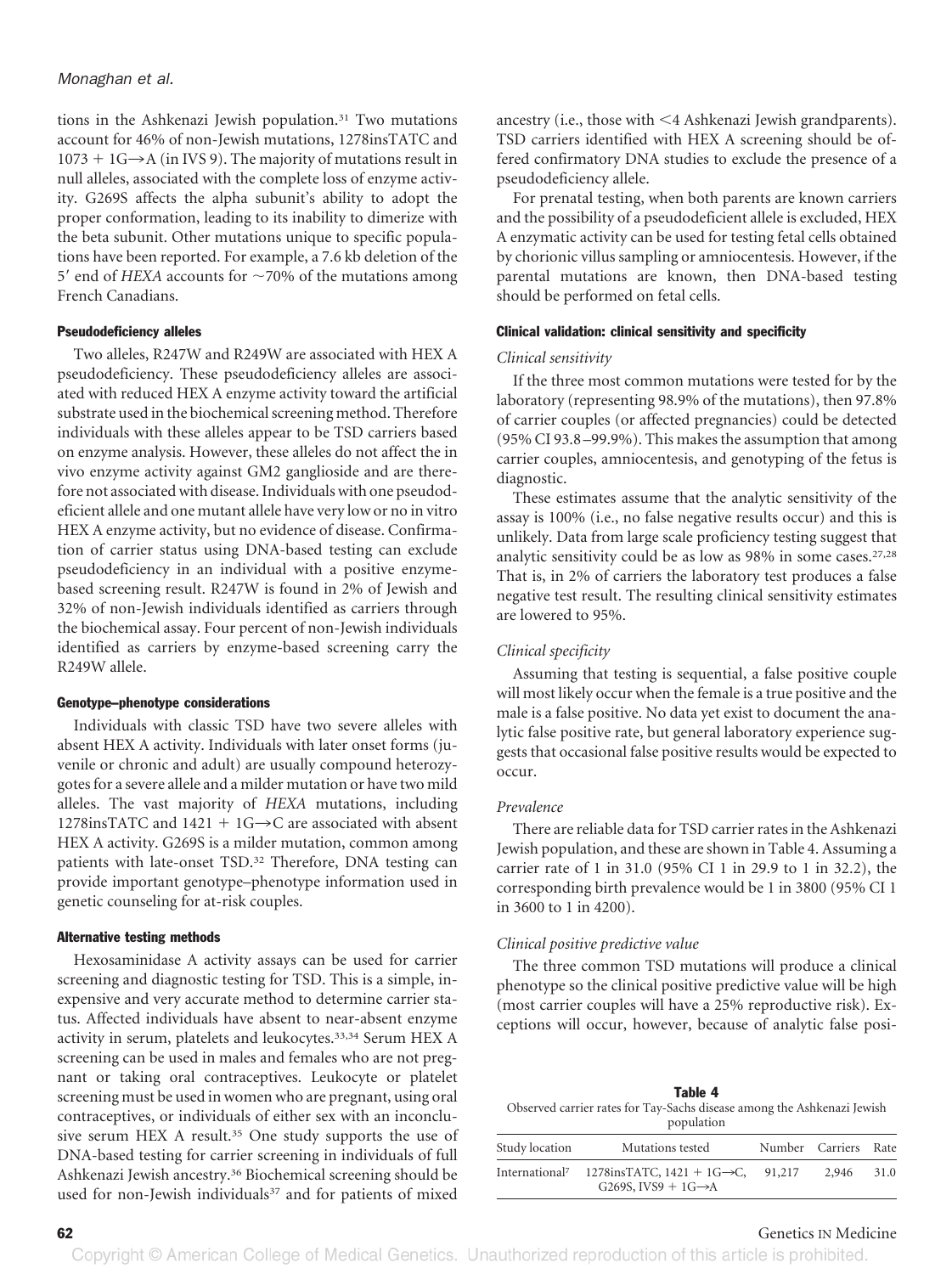tives. Because of this possibility, clinical laboratories should confirm the carrier couple status prior to or as part of prenatal diagnostic testing.

## *Clinical negative predictive value*

Assuming analytic sensitivity and specificity of 100%, a false negative result will occur because the mutation is not being tested for by the laboratory. The best estimate is that 1.1% of mutations will not be identified. Among individuals with an initial carrier risk of 1 in 31.0, testing negative for the three common mutations reduces the risk of being a carrier to 1 in 2,700. If the woman tests positive and the man tests negative, the residual risk of having an affected pregnancy is about 1 in 11,000. If analytic validity is  $\leq$  100%, then all estimates will be somewhat higher.

# FAMILIAL DYSAUTONOMIA BACKGROUND

## **Gene Symbol/Chromosome Locus:** *IKBKAP*; 9q31

**OMIM Number:** 223900 (Neuropathy, Hereditary sensory and autonomic, Type III: HSAN-III); 603722 (Inhibitor of kappa light polypeptide gene enhancer in B cells, Kinase complex-Associated protein; IKBKAP)

#### Brief clinical description

FD, also known as Riley-Day syndrome or hereditary sensory neuropathy Type III (HSN-III) is characterized by extensive sensory dysfunction and is the most common and widely recognized of the congenital sensory neuropathies.<sup>38-40</sup> FD affects the development and survival of sensory, sympathetic, and parasympathetic neurons. It is present from birth and is debilitating. Before the underlying gene defect was described the diagnosis of FD was based on the following cardinal criteria: absence of fungiform papillae on the tongue; absence of axon flare after injection of intradermal histamine; decreased or absent deep tendon reflexes; and absence of overflow emotional tears. Approximately 40% of individuals have autonomic crises. Hypotonia contributes to delay in acquisition of motor milestones. Life expectancy is significantly less than normal.23,41 The development and survival of sensory, sympathetic, and parasympathetic neurons are affected and neuronal degeneration continues throughout life. Affected individuals have gastrointestinal dysfunction, vomiting crises, recurrent pneumonia, altered sensitivity to pain and temperature, and cardiovascular instability.<sup>38,42-46</sup> Axelrod et al<sup>47</sup> demonstrated that improved supportive treatment extended the survival of individuals with FD and that the probability of reaching 20 years of age has increased to 60%. Fertility in both males and females with FD has been proven.<sup>48</sup>

The incidence of FD is 1 per 3900 births with a carrier frequency of about 1 in 31 in the Ashkenazi population.<sup>16,17,49-51</sup> A different carrier frequency was found among a subset of Polish Ashkenazi Jews: 11 carriers among 195 individuals (1 in 18) in contrast to only 3 in 298 (1 in 100) of full non-Polish background. Only one non-Jewish individual has been found with a mutation in *IKBAKAP.*<sup>52</sup>

## **Mode of inheritance:** Autosomal recessive

#### **Gene Description/Normal Gene Product**

Mutations in *IKBKAP* are known to be associated with FD. The gene codes for the protein IkappaB kinase complex-associated protein. The *IKBKAP* gene was cloned in 2001 and consists of 37 exons and encodes a protein of 1332 amino acids. The protein is called IKAP.16,17 Northern blot analysis of *IKBKAP* reveals two mRNAs of 4.8 and 5.9 kb. The 5.9 kb message differs only in the length of the 3' untranslated region and is predicted to encode an identical 150 kDa protein. The IKAP protein is homologous to the Elp1 protein of *Saccharomyces cerevisiae,* which is a member of the six subunit Elongator complex. The complex is associated with hyperphosphorylated RNA polymerase II during transcriptional elongation in yeast. The functional complex, termed "holo-Elongater," is unstable and can dissociate into two discrete three-subunit complexes. One member of the complex, Elp3, is a highly conserved histone acetyltransferase (HAT), and HAT activity suggests that Elongator is involved in creating a chromatin structure that permits efficient elongation of mRNA during transcription. Very recently, the human Elongator complex has been purified as a six-subunit complex and shown to contain IKAP, hELP3, StIP1, hELP4 and two additional unidentified proteins. Homology between the yeast and human proteins is extensive. IKAP is found primarily in the nucleus, however it was also shown to be in the nucleoli and cytoplasm by immunostaining.

#### Mutational mechanism/abnormal gene product

One mutation represents nearly 99% of the mutations. This is a T $\rightarrow$ C transition mutation at base pair 6 of the *IKBKAP* intron 20 splice donor site. Careful examination of mRNA from different tissues and cell lines of affected individuals demonstrates that both wild-type and mutant mRNA is expressed.53 The R696P mutation is predicted to disrupt a potential phosphorylation site at residue 696.

# Mutation spectrum

Table 5 shows the two FD mutations reported in the Ashkenazi Jewish population,  $2507 + 6T \rightarrow C$  and R696P (G $\rightarrow$ C transversion at base pair 2397 in exon 19), representing 99.4% (95% CI 98.1–99.9%) of the mutations. These mutations are also listed in the Human Gene Mutation Database.26 A third

| Table 5<br>Common familial dysautonomia disease mutations in the Ashkenazi Jewish<br>population |                                                     |          |                                                                                                             |  |  |  |  |
|-------------------------------------------------------------------------------------------------|-----------------------------------------------------|----------|-------------------------------------------------------------------------------------------------------------|--|--|--|--|
| Nucleotide change                                                                               | Affect on DNA<br>or amino acid                      | Type     | No. $(\% )$ of alleles<br>identified among<br>236 affected Ashkenazi<br>Jewish individuals <sup>16,49</sup> |  |  |  |  |
| $2507 + 6T \rightarrow C$<br>(IVS <sub>20</sub> )                                               | $T\rightarrow C$ at the intron<br>20 3' splice site | Splicing | 466 (98.7)                                                                                                  |  |  |  |  |
| 2397 $G \rightarrow C$                                                                          | R696P                                               | Missense | 3(0.7)                                                                                                      |  |  |  |  |
| Other                                                                                           |                                                     |          | 3(0.7)                                                                                                      |  |  |  |  |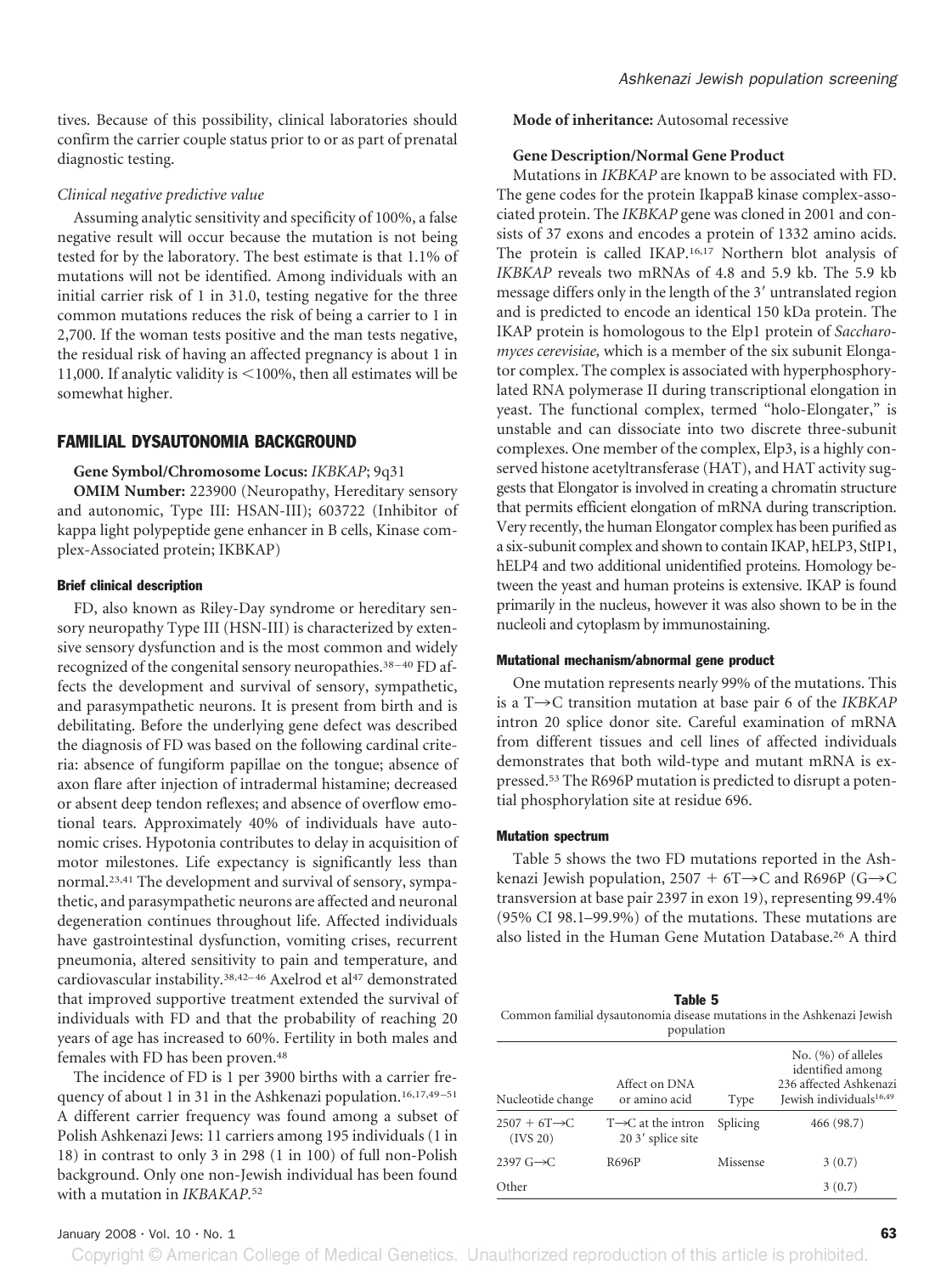mutation, 3051 C $\rightarrow$ T (P914L), has been described in one family that was not of Ashkenazi Jewish descent.

## Genotype–phenotype considerations

There are no known genotype–phenotype correlations in FD since one sequence change accounts for nearly 99% of the reported mutations.

# Clinical validation: clinical sensitivity and specificity

# *Clinical sensitivity*

If the two most common mutations are utilized (representing 99.4% of the mutations), then 98.7% of carrier couples (or affected pregnancies) could be detected (95% CI 96.2–99.9%). This makes the assumption that among carrier couples, amniocentesis and genotyping of the fetus is diagnostic.

These estimates assume that the analytic sensitivity of the assay is 100% (i.e., no false negative results occur) and this is unlikely. Data from large scale proficiency testing suggest that analytic sensitivity could be as low as 98% in some cases.27,28 That is, in 2% of carriers the laboratory test produces a false negative test result. The resulting estimate of clinical sensitivity for FD is lowered to 95% (two mutations).

# *Clinical specificity*

Assuming that testing is sequential, a false positive couple will most likely occur when the female is a true positive and the male is a false positive. No data yet exist to document the analytic false positive rate, but general laboratory experience suggests that occasional false positive results would be expected to occur.

# *Prevalence*

There are reliable data for FD carrier rates in the Ashkenazi Jewish population, and these are shown in Table 6. Assuming a carrier rate of 1 in 31.3 (95% CI 1 in 36.6 to 1 in 27.0), the corresponding birth prevalence would be 1 in 3900 (95% CI 1 in 2900 to 1 in 5400).

| Table 6                                                              |
|----------------------------------------------------------------------|
| Observed carrier rates for familial dysautonomia among the Ashkenazi |
| Jewish population                                                    |

| Study location                     | Mutations<br>tested                    | Number | Carriers | Rate<br>$(1 \text{ in } N)$ |  |  |  |  |
|------------------------------------|----------------------------------------|--------|----------|-----------------------------|--|--|--|--|
| United States/Israel <sup>49</sup> | $2507 + 6T \rightarrow C$              | 162    | 5        | 32.4                        |  |  |  |  |
| United States/Israel <sup>17</sup> | $2507 + 6T \rightarrow C$<br>and R696P | 506    | 15       | 33.7                        |  |  |  |  |
| United States <sup>16</sup>        | $2507 + 6T \rightarrow C$<br>and R696P | 819    | 29       | 28.2                        |  |  |  |  |
| New York, NY <sup>50</sup>         | $2507 + 6T \rightarrow C$<br>and R696P | 2518   | 80       | 31.5                        |  |  |  |  |
| Israel <sup>51</sup>               | $2507 + 6T \rightarrow C$              | 1100   | 34       | 32.4                        |  |  |  |  |
| All                                |                                        | 5105   | 163      | 31.3                        |  |  |  |  |

# *Clinical positive predictive value*

The two common FD mutations will produce a clinical phenotype so the clinical positive predictive value will be high (most carrier couples will have a 25% reproductive risk). Exceptions will occur, however, because of analytic false positives. Because of this possibility, clinical laboratories should confirm the carrier couple status prior to or as part of prenatal diagnostic testing.

# *Clinical negative predictive value*

Assuming analytic sensitivity and specificity of 100%, a false negative result will occur because the mutation is not being tested for in the laboratory. The best estimate is that 0.6% of mutations will not be identified. Among individuals with an initial carrier risk of 1 in 31.3, testing negative for the two common mutations reduces the risk of being a carrier to 1 in 4900. If the female tests positive and the male tests negative, the residual risk of having an affected pregnancy is 1 in 9900. If analytic validity is  $<$  100%, then all estimates will be somewhat higher.

# SPECIAL TESTING CONSIDERATIONS

# Indications for testing

- Diagnostic testing, possible diagnosis
- Diagnostic testing, definite diagnosis
- Carrier testing, positive family history
- Carrier testing, partners of individuals with positive family history
- Carrier testing, preconception screening for individuals of reproductive age
- Carrier testing, premarital population, to assist in selection of a spouse
- Carrier testing, prenatal screening
- Carrier testing, gamete donors
- Preimplantation genetic diagnosis
- Prenatal diagnostic testing, for couples wherein both partners are carriers
- Prenatal diagnostic testing, for women who are known carriers and their partners are unavailable for testing

# Diagnostic versus carrier testing

The tests described above are primarily used for carrier testing in the Ashkenazi Jewish population. The identification of a single mutation in a carrier screen would be considered positive for that disorder. A negative result significantly decreases (but does not eliminate completely) the likelihood that an individual is a carrier for these disorders. A Bayesian calculation should be performed to determine an individual's remaining carrier risk. Occasionally, such as in GD, an asymptomatic patient may be identified as being homozygous. Preconception genetic counseling must include a discussion of that possibility.

In an Ashkenazi Jewish patient suspected of having one of the above disorders, molecular testing is highly accurate and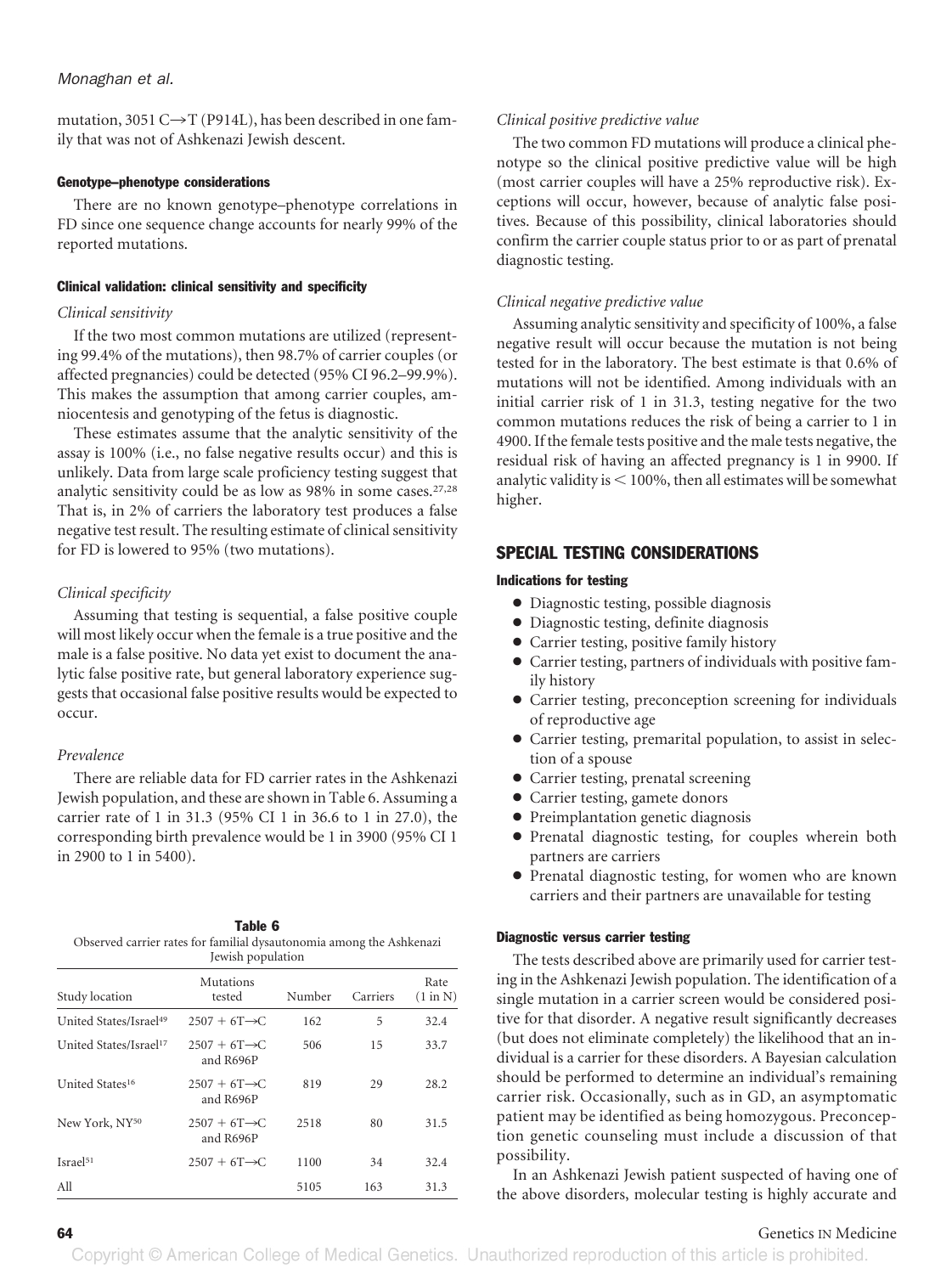the detection of two mutations is diagnostic. The identification of a single mutation in a suspected patient would be supportive of that diagnosis, but would not in itself be diagnostic. Additional studies (DNA sequencing or enzymatic analysis) would be necessary to confirm the diagnosis in those situations.

It is also possible that an individual would test positive as a carrier for more than one of the diseases listed above. Using disease carrier frequencies, it is estimated that about 1 in 4 to 1 in 5 Ashkenazi Jewish individuals is a carrier for at least one disorder. One study (which included individuals of non-Jewish and mixed Jewish ancestry) showed that 1 in 121 individuals tested for CF, TSD, GD, CD, NPD-A, Bloom syndrome, FD and FA-C were carriers of two diseases and 1 in 7 were carriers of a single disease.54

#### Prenatal testing

Prenatal diagnostic testing using DNA extracted from amniotic fluid or chorionic villus samples is indicated when both parents have an identifiable mutation for the same disorder. DNA samples should be obtained from both parents and run simultaneously with the prenatal sample to serve as controls for both the patient (i.e., the fetus) and the assay. When both parents are obligate carriers for CD or TSD, but the mutations are not identifiable using the available methods, prenatal testing can be performed by alternative methods (refer to sections "Alternative testing methods" and "Clinical validation: clinical sensitivity and specificity"). Couples should be referred for genetic counseling prior to any diagnostic procedure. For additional information, refer to Standards and Guidelines for Clinical Genetics Laboratories, Section G19.55

#### *Maternal cell contamination*

Refer to Standards and Guidelines for Clinical Genetics Laboratories, Section G19.3.55

# **GUIDELINES**

#### Pretest considerations

Informed consent is required for preconception and prenatal carrier screening. Although it is generally the responsibility of the ordering health care professional (not the laboratory) to obtain consent, some states may have specific requirements that should be followed.

Although a laboratory may offer an Ashkenazi Jewish preconception/prenatal carrier screening panel that includes multiple diseases, the ordering physician might request testing for a specific disease(s) as opposed to the entire panel. To accommodate these requests, laboratories may wish to either set up individual tests (in addition to the panel) or send samples to another laboratory for an individual test. Factors that the ordering physician should take into consideration when deciding which tests to request include: disease prevalence, penetrance, age of onset, disease severity, treatment options, life expectancy, reproductive options, mutation detection rate, and cost. It is the laboratory's responsibility to provide this information to the health care provider so that meaningful informed consent can be obtained. The laboratory may provide the ordering physician with written educational materials to assist the patient in making an informed decision regarding which tests he/she wants performed.

# *Pretest clinical information*

Laboratories should have a mechanism to collect pretest clinical information including: patient date of birth, sex, indication for testing, racial/ethnic background, and specific family history of pertinent diseases. If there is a positive family history of a specific disease, the laboratory should determine if the familial mutation(s) is (are) known. Pretest information can be collected using a test requisition form or patient questionnaire. If the laboratory receives no or inadequate preanalytical information, the ordering health care provider should be contacted prior to processing the specimen. If the laboratory does not obtain this information, the written report should indicate that preanalytical information was not received and therefore could not be taken into consideration. The report should also include a carrier risk revision table that allows the ordering physician to interpret carrier studies.

#### Methodological considerations

All general guidelines for laboratory techniques and quality control discussed in the ACMG Standards and Guidelines for Clinical Genetics Laboratories apply.55 There are several valid methods with different advantages and disadvantages. Three different commercially available analyte-specific reagents (ASRs) are described in this document.

## *Positive controls*

*Commercially available control material.* Control material can be obtained from the NIGMS Human Genetic Cell Repository<sup>56</sup> as DNA and/or cell lines. Positive control material for CD (Y231X and E285A), TSD (1278insTATC,  $1421 + 1G \rightarrow C$  and G269S), and FD (2507  $+$  6T $\rightarrow$ C) is currently available. A synthetic supercontrol that includes a panel of 32 common Ashkenazi Jewish mutations is available for use with a liquid bead platform. Supercontrols are also available for CF.6

*Residual clinical specimens as positive controls.* If a laboratory identifies a particular mutation in a patient sample, the residual DNA remaining from the clinical test can be anonymized and used as a positive control in future assays (provided the patient has consented for reuse of his/her DNA). If positive controls are generated using PCR or whole genome amplification, it is important that the laboratory take precautions to avoid contamination of the patient assays with the control PCR product.

*Number of controls to be used in a multiplex assay.* Although it is ideal to run a positive control for each mutation included in the assay, this is not always practical, depending on the number of mutations being screened and the technology the laboratory is using. It is recommended that the laboratory validate all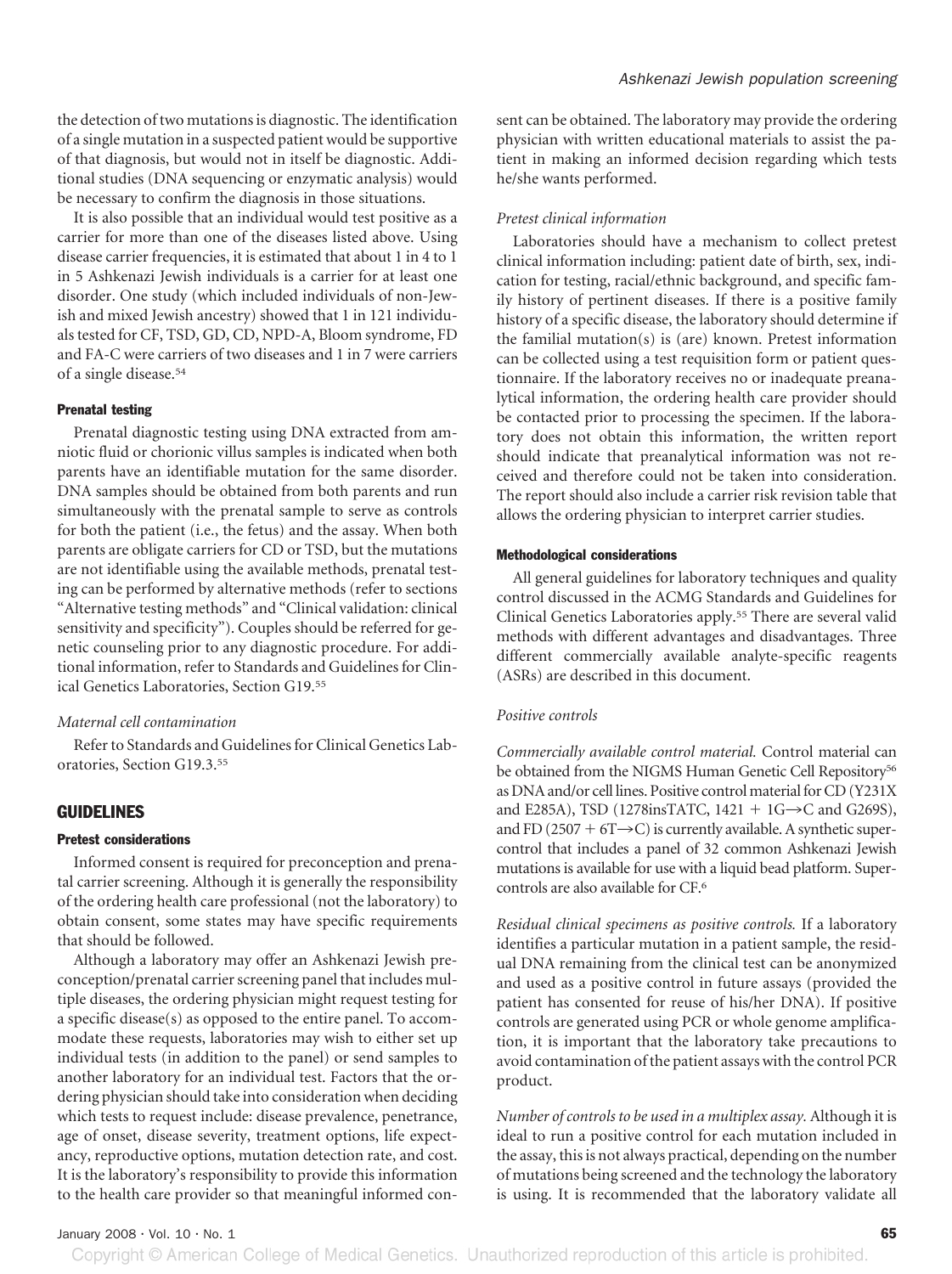mutations prior to offering the test on a clinical basis. Then during routine testing, each run should include at least one positive control and that all positive controls are used on a rotating basis.

## *Sample preparation*

Most assays are amenable to the use of DNA prepared from whole blood or buccal samples using a variety of extraction protocols. DNA from prenatal specimens (amniocytes or chorionic villi) should be highly purified in order to be of sufficient quality for additional testing that may be required (e.g., maternal cell contamination studies). Typically, 10 to 50 ng of patient DNA is adequate for a robust amplification reaction.

#### *Validation of methods*

Commercial ASRs or a laboratory-developed method can be used. Regardless of whether the assay is developed in-house or purchased, laboratories offering genetic tests on a clinical basis are regulated under the provisions of Clinical Laboratory Improvement Amendments (CLIA)'88. This requires in-house validation of test performance prior to reporting results. A checklist for validation of genetic tests and other guidelines is available from the State of New York Department of Health.<sup>57</sup> For additional information on test validation procedures, refer to the ACMG Standards and Guidelines for Clinical Genetic Laboratories, Section C8.55

# **METHODS**

## Multiplex assays for testing multiple genes

#### *Liquid bead*

*Overview.* Liquid bead arrays provide simple and highthroughput analysis of DNA polymorphisms with discrete detection of wild-type and mutant alleles in a complex genetic assay.58–62 Commercially available bead-array platforms are available for the detection of mutations associated with the following diseases: CF, TSD, CD, FD, GD, FA-C, Niemann-Pick, Bloom syndrome and MLIV.<sup>63</sup> Bead-array platforms use either universal tags or allele specific capture probes that are covalently immobilized on spectrally distinct microspheres. Because microsphere sets can be distinguished by their spectral addresses, they can be combined, allowing as many as 100 analytes to be measured simultaneously in a single-reaction vessel. A third fluorochrome coupled to a reporter molecule quantifies the molecular interaction that has occurred at the microsphere surface. The microspheres, or beads, are dyed internally with one or more fluorophores, the ratio of which can be combined to make multiple bead sets. Capture probes are covalently attached to beads via a terminal amine modification. Bead arrays offer significant advantages over other array technologies in that hybridization occurs rapidly in a single tube, the testing volume scales to a microtiter plate, and unlike glass or membrane microarrays, bead solutions can be quality tested as individual components.

*Multiplex PCR Amplification.* All general guidelines for multiplex PCR amplification apply to liquid bead array-based detection. All commercial products use a single multiplex PCR with proprietary primers designed to accommodate the hybridization and detection system being used. Because liquid bead arrays work well with various front-end chemistries, including oligonucleotide ligation, allele-specific single base extension, ASO hybridization, and allele-specific primer extension (ASPE), the detection chemistry of the particular detection format can be incorporated into the PCR and/or subsequent amplification modification steps.

*Hybridization and detection.* One commercial platform uses biotin-modified PCR products that are hybridized to allelespecific capture probes on different beads. Another uses allelespecific primer extension of the PCR product such that "universal tags" are incorporated into the product for allele discrimination. The biotinylated PCR product or extended PCR product is then hybridized to either capture probes or "universal antitags," respectively, which are covalently bound to the beads. Both platforms use a reporter fluorophore, streptavidin-phycoerythrin, in or before the hybridization reaction. After hybridization, the modified amplicon is bound to a reporter substrate and transferred directly to a detection instrument without posthybridization purification. The sample genotype is assigned by comparing the relative hybridization signal between the wild-type and mutant alleles. The generation of electronic data facilitates the development of automated analysis software and database archiving. The reaction is analyzed for bead identity and associated hybridization signal intensity. Lasers interrogate hybridized microspheres individually as they pass, single file, in a rapidly flowing stream. Thousands of microspheres are interrogated per second, resulting in an analysis system capable of analyzing and reporting up to 100 different hybridization reactions in a single well of a 96-well plate in just a few seconds.

*Visualization and interpretation of results.* Output files generated during detection are automatically processed and made available in a report format through customized software. The software should allow for controlled access to data, patient reports, comments, and sample history. Electronic data output is archived into a database format for data integrity, quality control tracking, and result trending and incorporates batch processing of results, highlighting samples with mutations and genotype calling. One advantage of customized software is data masking, or the ability of the user to display the genotype for mutations determined to be appropriate, such as only those mutations associated with the diseases for which testing has been requested by the ordering physician.

*Quality control (QC) and controls.* It may not be feasible to include genomic DNA (gDNA) for each positive assay control in each run due to reagent cost and batch size limitations. QC on a new lot of beads should include gDNA-based testing for each mutation. However, at a minimum, during routine test-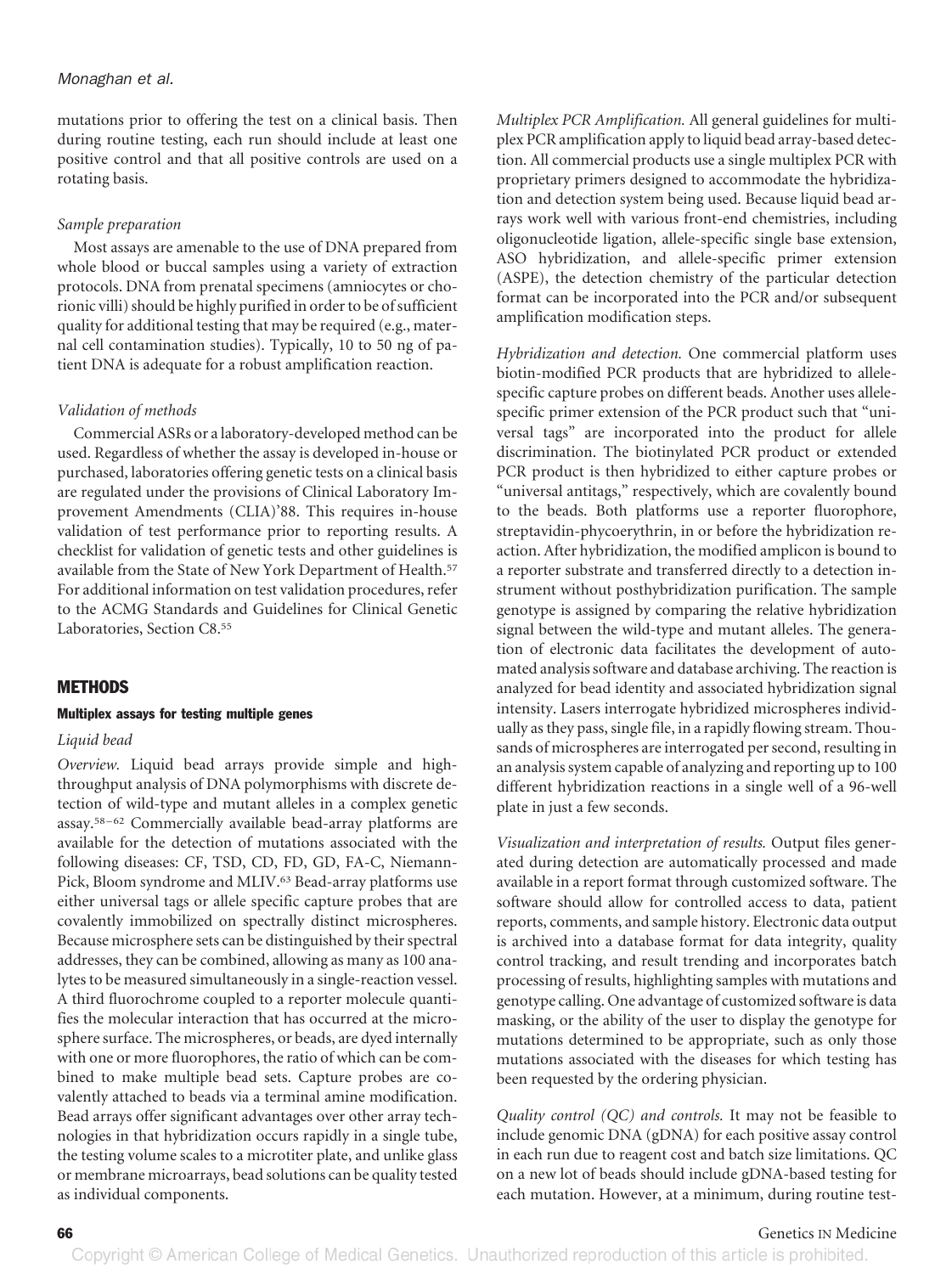ing, it is recommended that each run include at least one positive assay control and that all positive controls be tested on a rotating basis. The use of either genomic or synthetic compound heterozygotes can also maximize the number of positive controls while limiting the number of reaction wells used. The last sample in each batch should be a no-template control, to assess for reagent contamination by previous or current amplicons. The ratio of wild type to mutant signal, adjusted for background for each control, should fall into previously set ranges that maximize the signal to noise ratio and the no-template controls should fall below an arbitrary preset detection limit.

## *Amplification refractory mutation system (ARMS)*

*Overview.* ARMS is based on the observation that oligonucleotide primers that are complementary to a given DNA sequence except for a mismatch (typically at the 3' OH residue) will not, under appropriate conditions, function as primers in a PCR reaction. For genotyping, paired PCRs are performed for each mutation tested. One primer (common primer) is used in both reactions, whereas the other is either specific for the mutant or wild-type sequence. In principle, ARMS tests can be developed for any single base pair change or small deletions/insertions. Achieving acceptable specificity is dependent on primer selection and concentration. Use of longer primers (e.g., 30 vs. 20 bp) and inclusion of control reactions have been reported to improve specificity. Primers and conditions for multiplex reactions must be selected so that the relative yields of PCR products are balanced and the PCR products can be adequately resolved with gel electrophoresis.

Laboratory developed primer sets must be validated to ensure desired performance characteristics, and new reagent lots should be compared to a previous lot to ensure consistency in performance and robustness. One commercial set of ASRs for ARMS is available to detect mutations associated with the following diseases: TSD, FD, CD, FAC, MLIV, NPD-A, glycogen storage disease type 1a (Von Gierke disease), Bloom syndrome and GD. The detection of 20 mutations associated with these diseases can be accomplished using three separate sets of ASRs, with each containing reagents for one multiplex reaction to detect mutations in 1 to 4 genes. Although the manufacturer performs a level of performance evaluation on these reagents, the laboratory must also complete an internal validation to assess proficiency before use on patient samples.

*Controls.* Internal control reactions are not required if mutant and wild-type ARMS reactions are combined in the same test. However, for screening purposes, multiplexing mutant ARMS reactions without paired wild-type reactions can result in significant cost savings. Internal controls (additional control primers that amplify unrelated sequences) can be included in each multiplex reaction to ensure that DNA samples will generate at least one PCR product in each tube and reduce the likelihood of false negative results. Negative and positive control samples must be run with each assay but the laboratory may determine that it is not feasible to include all mutation controls in each run due to batch size limitations. Pooled positive DNA control samples can be utilized to allow efficient inclusion of the most common mutation controls in each run. Remaining positive controls can be tested on a rotating basis.

*Visualization and interpretation of results.* PCR products are separated by gel electrophoresis and visualized by ethidium bromide staining (or other DNA specific stain) and UV transillumination. Individual test results are interpreted by review of the banding pattern in comparison with a molecular weight standard. The disadvantage of assays without paired wild-type reactions is that they do not discriminate between the heterozygous and homozygous mutant state. Therefore, additional testing by another method must be performed to accurately interpret the results. Advantages of the ARMS method are that it is rapid (results can be obtained in one working day), reportedly reliable, and does not require expensive instrumentation.

#### Testing for diseases on an individual basis

For some multiplex methods (including the commercially available ARMS product) it might not be possible to limit testing to specific diseases and/or mutations. In this case, testing for some diseases might be performed as part of a multiplex assay even though testing for those particular diseases was not requested by the ordering physician or consented by the patient. State laws vary with respect to the duty of the laboratory to fully disclose all test results, even when a specific test was not ordered. Moreover there may be CLIA implications for reporting, and liability implications for not reporting, such results. Given both the clinical and legal uncertainties in this area, the ACMG recommends that each institution consult with their legal counsel for guidance on the best practice laboratory policy that best meets applicable requirements.

In the absence of clear guidance, in addition to offering a multiplex test, laboratories may wish to either offer testing for each disease individually or send specimens for single gene testing to another laboratory. Sometimes testing for individual diseases may be specifically requested by the ordering physician. Testing for specific mutations may be requested in certain circumstances, such as for a known familial mutation or prenatal testing when both parents are known to carry a specific mutation(s). Testing for individual mutations is also used when a mutation is identified using an ARMS-based assay without paired wild-type reactions to differentiate between the heterozygous and homozygous mutant state. Methods to detect common mutations in CD,<sup>64</sup> TSD,<sup>65</sup> and FD<sup>16,50</sup> using PCR and restriction enzymes have been published and are summarized in Table 7. Alternatively, other laboratory-developed methods can be used, if adequately validated. Primers can be developed using any commercially available primer design software package that helps to select optimum sets of primers based on Tm and salt concentration. In addition, software packages can assist in the identification of restriction enzymes sensitive to specific sequence changes.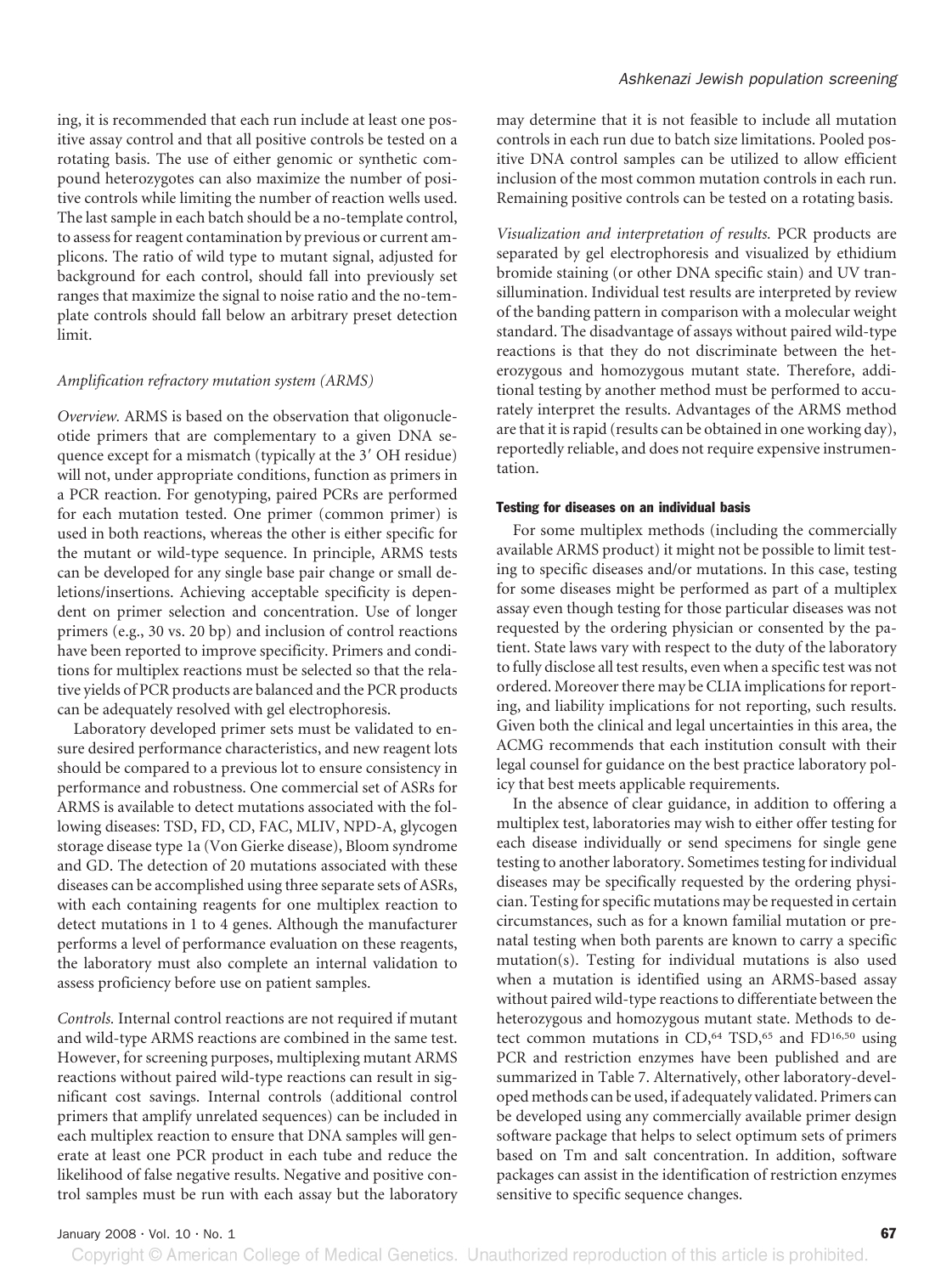| Thutations in Canavan disease, Tay-Sachs disease, and familial dysautonomia |                                           |                       |                                                                 |  |  |  |
|-----------------------------------------------------------------------------|-------------------------------------------|-----------------------|-----------------------------------------------------------------|--|--|--|
| Disease                                                                     | Mutation                                  | Restriction<br>enzyme | Effect of mutation<br>on PCR amplicon                           |  |  |  |
| Canavan disease <sup>64</sup>                                               | Y231X<br>$(693C \rightarrow A)$           | MseI                  | Creates enzyme<br>recognition site                              |  |  |  |
|                                                                             | E285A<br>$(854A \rightarrow C)$           | EagI or NotI          | Creates enzyme<br>recognition site                              |  |  |  |
| Tay-Sachs disease <sup>65</sup>                                             | G <sub>269</sub> S                        | BstNI                 | Destroys enzyme<br>recognition site                             |  |  |  |
|                                                                             | 1278insTATC                               | HaeIII                | Insertion mutation<br>increases size of<br>restriction fragment |  |  |  |
|                                                                             | $1421 + 1G \rightarrow C$ Ddel<br>(IVS12) |                       | Creates enzyme<br>recognition site                              |  |  |  |
| Familial<br>dysautonomia <sup>16,50</sup>                                   | $2507 + 6T \rightarrow C$ CfoI<br>(IVS20) |                       | Creates enzyme<br>recognition site                              |  |  |  |

Table 7 Examples of restriction enzymes that can be used to detect common<br>ations in Canavan disease. Tay, Sachs disease, and familial dysoutono mutations in Canavan disease, Tay-Sachs disease, and familial dysautonomia

The DNA fragments generated by restriction enzyme digestion are resolved using gel or capillary electrophoresis. It is recommended that the DNA fragments generated by PCR contain a recognition sequence for the enzyme, independent of the restriction site related to the presence or absence of the mutation. This constant site serves to ensure that the restriction enzyme is working properly. When possible, it is preferable to design restriction enzyme assays such that the mutation introduces a restriction enzyme recognition sequence rather than eliminating a site. Control samples with a known genotype corresponding to each class (homozygous wild-type, heterozygous and, when available, homozygous mutant) as well as no-DNA controls should be included for each assay.

#### *Incorrect assignment of homozygosity*

Sequence changes in primer binding sites or restriction enzyme recognition sequences may lead to a false positive homozygous mutant genotype or false negative wild-type genotype. With the exception of GD, an incorrect assignment of homozygous mutant is suggested when the indication is carrier screening. Parental testing or testing by an alternative method is recommended when the genotype does not correlate with reported phenotype or indication for testing. A polymorphism at the site of the CD Y231X mutation has been reported which may cause misinterpretation of molecular assays.<sup>66,67</sup>

#### Quality assurance

Laboratories should follow molecular pathology guidelines established by the College of American Pathology (CAP), be in compliance with the NIH-DOE Task Force on Genetic Testing,68 and follow the ACMG Standards and Guidelines for Clinical Genetics Laboratories.55 CAP offers a proficiency testing program for CD, FD, TSD, and CF. All aspects of testing, including pre- and postanalytical, must be in full compliance with regards to appropriateness of test ordering, interpretation, reporting, and counseling. Regardless of whether a laboratory-developed method or ASRs are used, laboratories must validate their assays, as well as state the analytical and clinical sensitivity and specificity according to the ACMG guidelines.<sup>55</sup>

#### Laboratory result interpretations (postanalytical)

When performing testing for multiple diseases, the laboratory may wish to consider consolidating the results for all of the diseases tested into one report, allowing easy review for the ordering health care provider. In addition to the items described in the current ACMG Standards and Guidelines,<sup>55</sup> the following elements should be included in the report: ethnicity, indication for testing, disease(s) and mutations tested, test method, test result, and the patient's residual carrier risk when negative results are obtained.

#### *The patient's results*

Model reports are included in the Appendix. The report should include a clear interpretation of the patient result as homozygous for a mutation (predicted affected), a compound heterozygote (predicted affected), heterozygous carrier (interpretation depends on whether the indication is carrier screening or diagnostic testing) or negative (interpretation depends on whether the indication is carrier testing with or without a family history or diagnostic). In cases where mutations are identified, the disease associated with the presence of the mutation and the name of specific mutation(s) should be included.

All positive results for carrier screening or diagnostic testing should state that 1) genetic counseling is recommended and 2) testing is available for at-risk family members. In addition, when sequential preconception or prenatal carrier testing is done, a positive result on one partner should include the recommendation of testing the other partner for the relevant disease. All individuals who have a positive family history should be offered the opportunity to receive formal genetic counseling.

Comments on individual residual risk and reproductive risk for couples (when appropriate) should be included in the patient report or provided to the referring health care professional. Comments should be written to be consistent with current HIPAA guidelines. Table 8 is only intended to be used for persons of full Ashkenazi Jewish ancestry. Previously published carrier frequencies and sensitivities of the minimum mutation panel were used in Bayesian calculations to generate this table. This table is intended for use in screening of reproductive couples who have no family history of TSD, CD, or FD. For individuals with a positive family history, the calculations would be different and would be based upon pedigree information. It is the laboratory's responsibility to provide this type of information, specific for the population it serves.

# *Recommendations for testing partner when a carrier is identified through sequential screening*

When one partner is identified as a carrier, then testing for that same disease should be offered to their partner. If the partner is of full Ashkenazi Jewish descent, then the couple's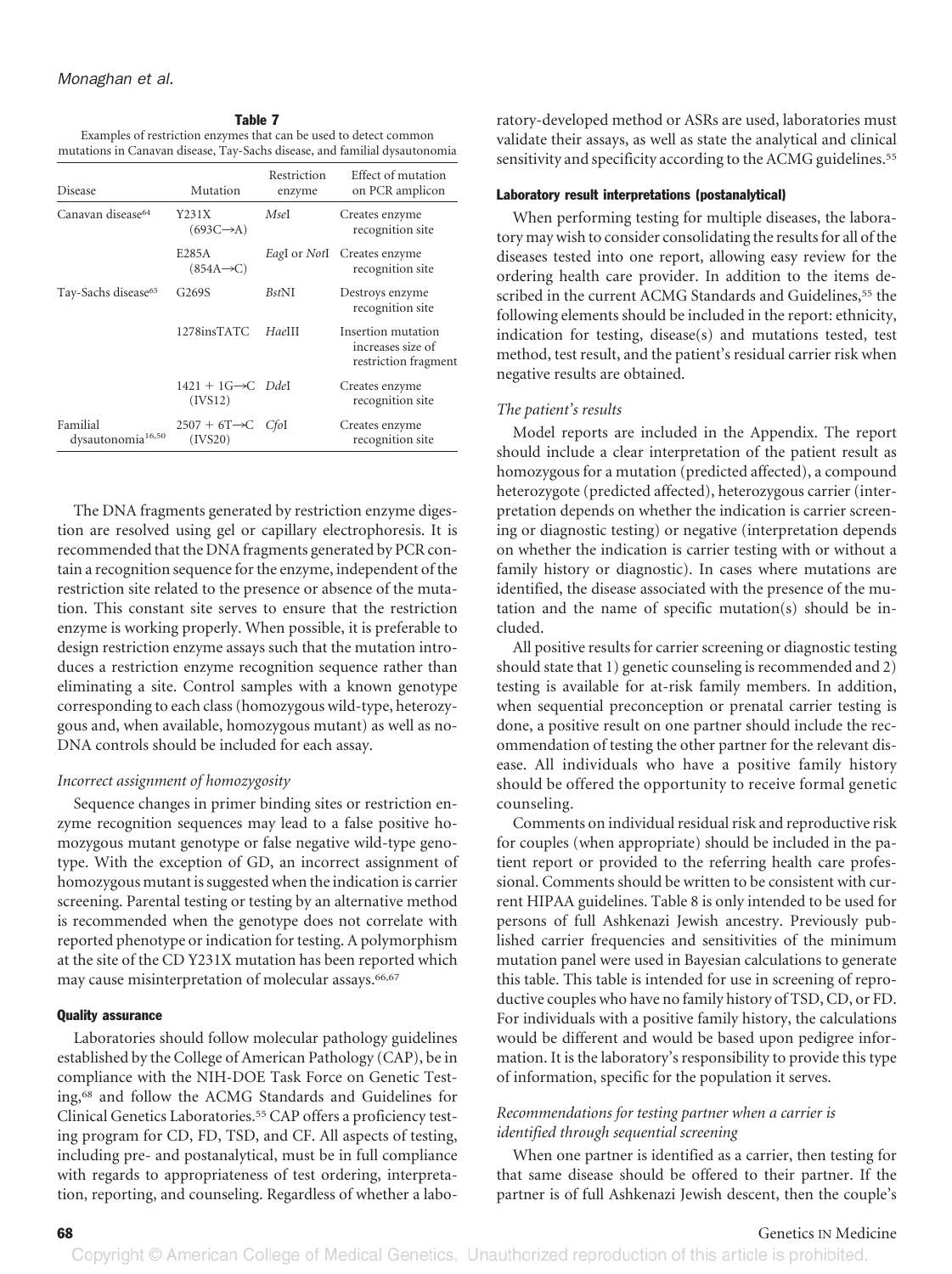## Table 8

Summary of residual risks that Ashkenazi Jewish partners carry a mutation in the same gene and the risk for an affected child, based on molecular test results*<sup>a</sup>*

|                                       |              | Testing performed/results<br>Mutations |                           |             |                         | Approximate residual risk $(1 \text{ in } N)^b$ |                                  |                |
|---------------------------------------|--------------|----------------------------------------|---------------------------|-------------|-------------------------|-------------------------------------------------|----------------------------------|----------------|
| Disease (mutations tested)            | Carrier rate | detected                               | None                      | Negative    | Positive                | Individual <sup><math>c</math></sup>            | Couple <sup><math>d</math></sup> | Fetus $e$      |
| Tay-Sachs disease (1278insTATC,       | 1 in 31      | 98.9%                                  | $\mathbf{X} \mathbf{X}^a$ |             |                         | 31                                              | 960                              | 3,800          |
| $1421 + 1G \rightarrow C$ and G269S)  |              |                                        |                           | XX          |                         | 2,800                                           | >1,000,000                       | >1,000,000     |
|                                       |              |                                        |                           |             | XX                      | $\mathbf{1}$                                    | $\mathbf{1}$                     | $\overline{4}$ |
|                                       |              |                                        | X                         | $\mathbf X$ |                         |                                                 | 87,000                           | 350,000        |
|                                       |              |                                        | $\mathbf X$               |             | X                       |                                                 | 31                               | 120            |
|                                       |              |                                        |                           | X           | $\mathbf X$             |                                                 | 2,800                            | 11,000         |
| Canavan disease (E285A and            | $1$ in $41$  | 97.4%                                  | XX                        |             |                         | 41                                              | 6,700                            | 27,000         |
| Y231X)                                |              |                                        |                           | XX          |                         | 1,540                                           | >1,000,000                       | >1,000,000     |
|                                       |              |                                        |                           |             | $\mathbf{X} \mathbf{X}$ | $\mathbf{1}$                                    | $\mathbf{1}$                     | $\overline{4}$ |
|                                       |              |                                        | X                         | $\mathbf X$ |                         |                                                 | 63,000                           | 253,000        |
|                                       |              |                                        | X                         |             | X                       |                                                 | 41                               | 160            |
|                                       |              |                                        |                           | $\mathbf X$ | X                       |                                                 | 1,540                            | 6,200          |
| Familial dysautonomia                 | 1 in 31      | 99.4%                                  | XX                        |             |                         | 31                                              | 960                              | 3,800          |
| $(2507 + 6T \rightarrow C$ and R696P) |              |                                        |                           | XX          |                         | 5,000                                           | >1,000,000                       | >1,000,000     |
|                                       |              |                                        |                           |             | XX                      | $\mathbf{1}$                                    | $\mathbf{1}$                     | $\overline{4}$ |
|                                       |              |                                        | X                         | X           |                         |                                                 | 155,000                          | 620,000        |
|                                       |              |                                        | X                         |             | X                       |                                                 | 31                               | 120            |
|                                       |              |                                        |                           | X           | $\mathbf X$             |                                                 | 5,000                            | 20,000         |

*a* These calculations pertain only to individuals of full Ashkenazi Jewish ancestry. Determining the residual risks for individuals who are not exclusively Jewish requires additional Bayesian calculations.

<sup>b</sup>An "X" indicates the result for one of the partners.

*c* A partner's carrier risk, based on the test results.

*d* The product of each partner's carrier risk.

*e* The couples' carrier risk times 1⁄4.

risk of having an affected child can be calculated, based on the test results. If the partner is non-Jewish, it may be difficult to perform an accurate risk assessment unless the carrier frequency and mutation detection rate is known for that individual's ethnic origin. For TSD, carrier screening using the HEX A enzyme assay should be offered to a non-Jewish partner of a known carrier, DNA testing is not recommended for non-Jewish individuals.

# SUMMARY OF RELATED POLICY STATEMENTS

#### The American College of Obstetricians and Gynecologists (ACOG)

# *Screening for Canavan disease69*

Recommends preconception or prenatal carrier screening for couples of Ashkenazi Jewish ancestry. If only one partner is of high risk (Jewish or positive family history) then that partner should be tested first, with testing offered to the partner if the result is positive. Prenatal diagnosis by chorionic villus sampling (CVS) or amniocentesis is recommended when both partners are known carriers of CD.

# *Prenatal and preconception carrier screening for genetic diseases in individuals of eastern European Jewish descent5*

Recommends determining whether the pregnant patients or individuals considering pregnancy are at high risk (Ashkenazi Jewish or positive family history of TS, CD, CF, FD, FA-C, NPD-A, MLIV, Bloom syndrome, or GD). Preconception or prenatal carrier screening for TSD, CD, CF and FD should be offered to individuals of Ashkenazi Jewish ancestry and individuals with a positive family history. If patients inquire about the availability of testing for other conditions (MLIV, NPD-A, FA-C, Bloom syndrome, and GD), educational material can be made available so that patients can make an informed decision regarding testing. When only one member of a couple is Jewish, that partner should be screened first. The other partner should be offered screening if the high risk partner is a carrier. Genetic counseling is recommended and prenatal testing should be offered when both members of the couple are carriers of the same disorder. In addition, mutation carriers should be encouraged to share their carrier status with their at-risk relatives and the availability of carrier screening.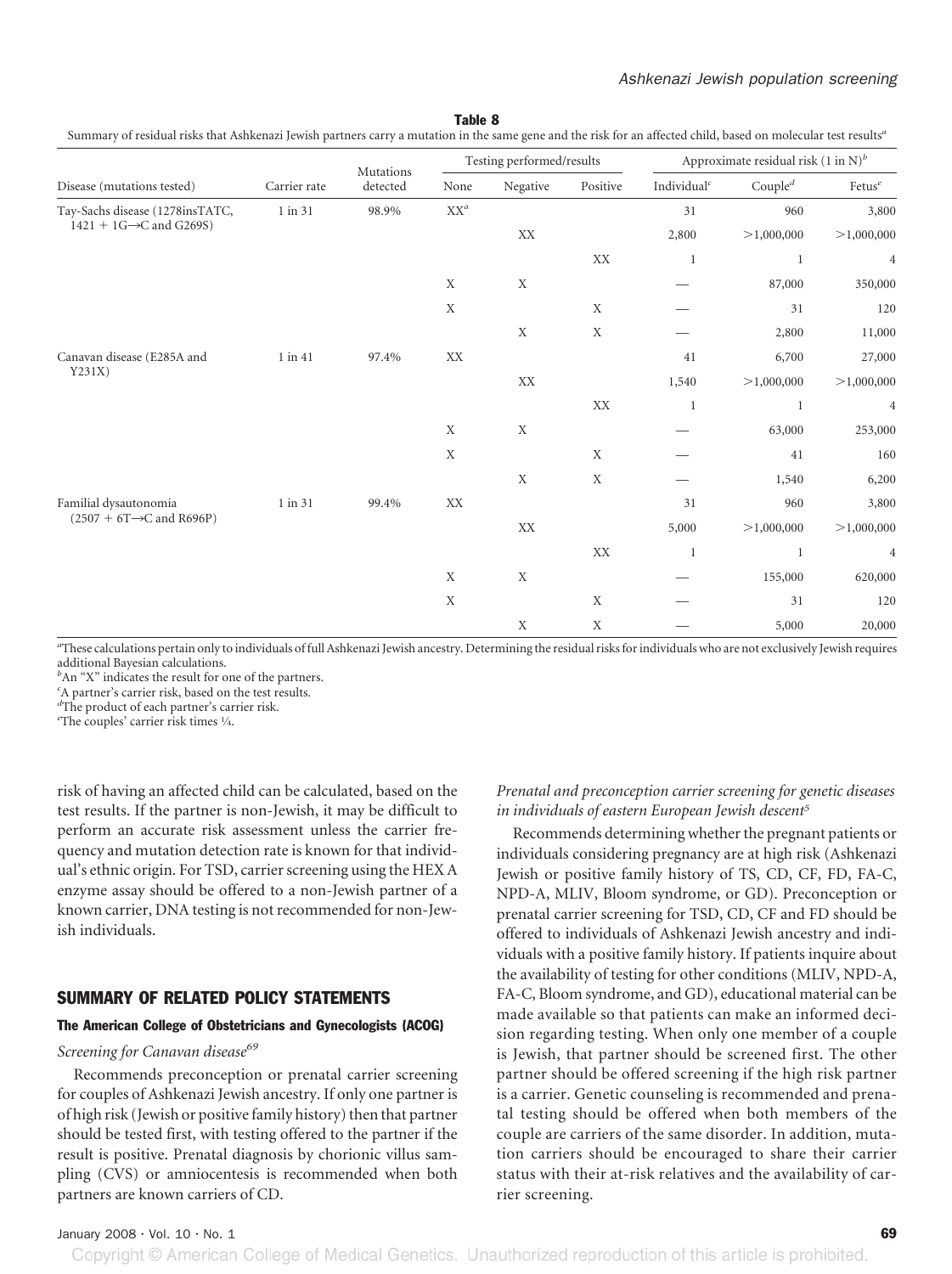## *Screening for Tay-Sachs disease37*

Recommends preconception screening for TSD if both members of a couple are at high risk (Ashkenazi Jewish, French Canadian, or positive family history). When one member of a couple is high risk, but the other partner is not, the high risk partner should be screened first. Testing should be offered to the other partner if the high risk partner is found to be a carrier. Screening can be performed by DNA testing or biochemical screening; however, biochemical screening is recommended for non-Jewish individuals or individuals of mixed ethnicity. When biochemical screening is performed in pregnant women or women taking oral contraceptives, leukocyte testing must be used. Ambiguous biochemical screening tests results or positive screening test results should be followed up by DNA testing to confirm the presence of either pathogenic mutations or pseudodeficiency alleles. Prenatal diagnosis should be offered if both partners are determined to be carriers of TSD or if one partner is a carrier and the other has an indeterminate or inconclusive carrier status that cannot be resolved.

#### *Update on carrier screening for Cystic Fibrosis70*

Recommends that information about CF screening be made available to all couples. It is reasonable to offer CF screening to all couples regardless of race or ethnicity. However, either sequential or concurrent preconception/prenatal screening should be offered to all Caucasian, European, or Ashkenazi Jewish couples. Extended CF mutation panels beyond the 23 currently recommend mutations is not recommended for routine screening, but may be considered for diagnostic testing, individuals with a family history of CF, males with CBAVD or after a positive newborn screen. Genetic counseling is recommended for all positive-positive couples and prenatal diagnosis should be offered. When two mutations are identified in an individual undergoing carrier screening in whom a diagnosis of CF has not been made, the patient should be referred to a specialist in CF for further evaluation.

# ACKNOWLEDGMENTS

The authors offer sincere thanks to Drs. Robert Desnick, Lynn Fleisher, Sue Gross, and Ruth Kornreich for helpful discussions and review of this manuscript. The revised document was reviewed and endorsed by the Molecular Working Group of the ACMG Laboratory Quality Assurance Committee.

#### **References**

- 1. Ostrer H. A genetic profile of contemporary Jewish populations. *Nat Rev Genet* 2001;2:891– 898.
- 2. Cystic Fibrosis Mutation Database. Toronto, Canada: Hospital for Sick Children. http//www.genet.sickkids.on.ca/cftr/. Accessed February 24, 2006.
- 3. Struewing JP, Hartge P, Wacholder S, Baker SM, et al. The risk of cancer associated with specific mutations of *BRCA1* and *BRCA2* among Ashkenazi Jews. *N Engl J Med* 1997;336:1401–1408.
- 4. American College of Medical Genetics, 1996. Position Statement on Population Screening for *BRCA*-1 Mutation in Ashkenazi Jewish Women. Available at: http://

www.acmg.net/StaticContent/StaticPages/Ashkenazi.pdf. Accessed April 27, 2006.

- 5. American College of Obstetricians and Gynecologists Committee on Genetics. ACOG committee opinion number 298. Prenatal and preconceptional carrier screening for genetic diseases in individuals of Eastern European Jewish descent. *Obstet Gynecol* 2004;104:425– 428.
- 6. American College of Medical Genetics Technical Standards and Guidelines for CFTR Mutation Testing, 2006. Available at: http://www.acmg.net/Pages/ACMG Activities/stds-2002/cf.htm. Accessed July 26, 2007.
- 7. Kaback M, Lim-Steele J, Dabholkar D, Brown D, et al. Tay-Sachs disease– carrier screening, prenatal diagnosis, and the molecular era. An international perspective, 1970 to 1993. The International TSD Data Collection Network. *JAMA* 1993;270: 2307–2315.
- 8. Elpeleg ON, Anikster Y, Barash V, Branski D, et al. The frequency of the C854 mutation in the aspartoacylase gene in Ashkenazi Jews in Israel. *Am J Hum Genet* 1994;55:287–288.
- 9. Kronn D, Oddoux C, Phillips J, Ostrer H. Prevalence of Canavan disease heterozygotes in the New York metropolitan Ashkenazi Jewish population. *Am J Hum Genet* 1995;57:1250 –1252.
- 10. Matalon R, Michals K, Kaul R. Canavan disease: from spongy degeneration to molecular analysis. *J Pediatr* 1995;127:511–517.
- 11. Feigenbaum A, Moore R, Clarke J, Hewson S, et al. Canavan disease: carrier-frequency determination in the Ashkenazi Jewish population and development of a novel molecular diagnostic assay. *Am J Med Genet* 2004;124A:142–147.
- 12. Kaul R, Gao GP, Aloya M, Balamurugan K, et al. Canavan disease: mutations among Jewish and non-Jewish patients. *Am J Hum Genet* 1994;55:34 – 41.
- 13. Grabowski GA. Gaucher Disease: Gene frequencies and genotype/phenotype correlations. *Genet Test* 1997;1:5–12.
- 14. Azuri J, Elstein D, Lahad A, Abrahamov A, et al. Asymptomatic Gaucher disease: implications for large scale screening. *Genet Test* 1998;2:297–299.
- 15. Gilbert F. Establishing criteria for a carrier detection panel: lessons from the Ashkenazi Jewish model. *Genet Test* 1998;2:301–304.
- 16. Anderson SL, Coli R, Daly IW, Kichula EA, et al. Familial dysautonomia is caused by mutations of the IKAP gene. *Am J Hum Genet* 2001;68:753–758.
- 17. Slaugenhaupt SA, Blumenfeld A, Gill SP, Leyne M, et al. Tissue-specific expression of a splicing mutation in the IKBKAP gene causes familial dysautonomia. *Am J Hum Genet* 2001;68:598 – 605.
- 18. Schuchman EH, Miranda SRP. Niemann-Pick Disease: Mutation update, genotype/ phenotype correlations and prospects for genetic testing. *Genet Test* 1997;1:13–19.
- 19. Ellis NA, Groden J, Ye TZ, Straughten J, et al. The Bloom's syndrome gene product is homologous to RecQ helicases. *Cell* 1995;83:655– 666.
- 20. Li L, Eng C, Desnick RJ, German J, et al. Carrier frequency of the Bloom syndrome blmAsh mutation in the Ashkenazi Jewish population. *Mol Genet Metab* 1998;64: 286 –290.
- 21. Edelman L, Dong J, Desnick RJ, Kornreich R. Carrier screening for mucolipidosis type IV in the American Ashkenazi Jewish population. *Am J Hum Genet* 2002;70: 1023–1027.
- 22. Verlander PC, Kaporis A, Liu Q, Zhang O, et al. Carrier frequency of the  $IVS4+4A>T$  mutation of the Fanconi anemia gene FAC in the Ashkenazi Jewish population. *Blood* 1995;86:4034 – 4038.
- 23. GeneTests: Medical Genetics Information Resource Seattle: University of Washington, 1993. Available at: http://www.genetests.org. Accessed July 26, 2007.
- 24. Kaul R, Gao GP, Balamurugan K, Matalon R. Cloning of the human aspartoacylase cDNA and a common missense mutation in Canavan disease. *Nat Genet* 1993;5: 118 –123.
- 25. Kaul R, Balamurugan K, Gao GP, Matalon R. Canavan disease: genomic organization and localization of human ASPA to 17p13-ter and conservation of the ASPA gene during evolution. *Genomics* 1994;21:364 –370.
- 26. Human Genome Mutation Database at the Institute of Medical Genetics in Cardiff Wales, United Kingdom: Cardiff University, 2004. http://archive.uwcm.ac.uk/ uwcm/mg/hgmd0.html.
- 27. Palomaki GE, Haddow JE, Bradley LA, Richards CS, et al. Estimated analytic validity of HFE C282Y mutation testing in a population screening: the potential value of confirmatory testing. *Genet Med* 2003;5:440 – 443.
- 28. Palomaki GE, Bradley LA, Richards CS, Haddow JE. Analytic validity of cystic fibrosis testing: a preliminary estimate. *Genet Med* 2003;5:15–20.
- 29. Bembi B, Marchetti F, Guerci VI, Ciana G, et al. Substrate reduction therapy in the infantile form of Tay-Sachs disease. *Neurology* 2006;66:278 –280.
- 30. Human Genetic Disease Database Tel-Aviv, Israel: Tel-Aviv University. http:// life2.tau.ac.il/GeneDis/.
- 31. Kaback MM. Population based genetic screening for reproductive counseling: the Tay-Sachs disease model. *Eur J Pediatr* 2000;159(suppl 3):S192–S195.
- 32. Neudorfer O, Pastores GM, Zeng BJ, Gianutsos J, et al. Late-onset Tay-Sachs disease: phenotypic characterization and genotypic correlations in 21 affected patients. *Genet Med* 2005;7:119 –123.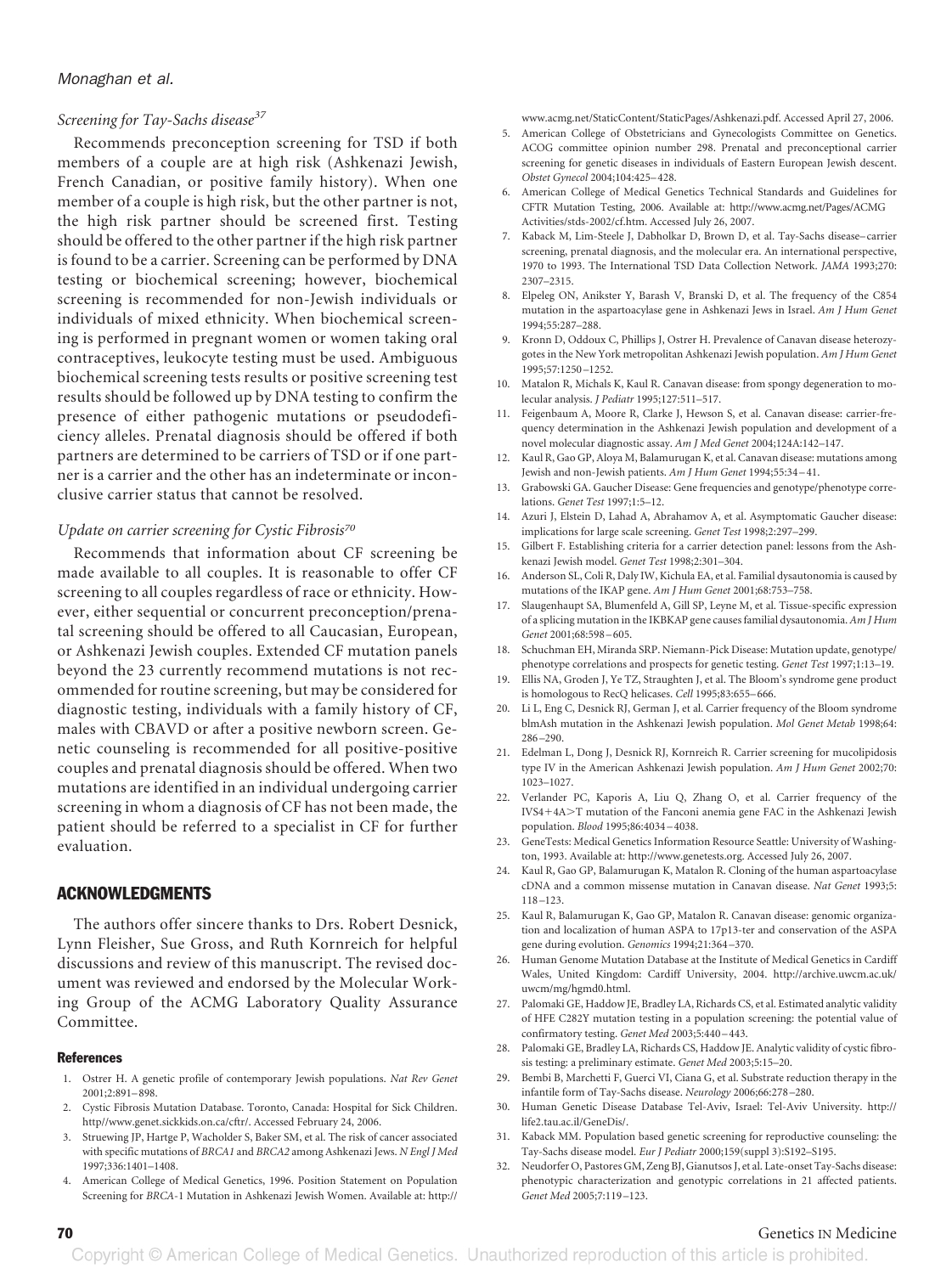- 33. Nakagawa S, Kumin S, Fox D, Nitowsky HM. Human hexosaminidase isozymes. III. Distribution and activity of isozymes in peripheral blood leukocytes and platelets. *J Lab Clin Med* 1978;91:922–928.
- 34. Nakagawa S, Kumin S, Nitowsky HM. Studies on the activities and properties of lysosomal hydrolases in fractionated populations of human peripheral blood cells. *Clin Chim Acta* 1980;101:33– 44.
- 35. Nakagawa S, Kumin S, Chandra P, Nitowsky HM. Human hexosaminidase isozymes. Assay of platelet activity for heterozygote identification during pregnancy. *Clin Chim Acta* 1978;88:249 –256.
- 36. Bach G, Tomczak J, Risch N, Ekstein J. Tay-Sachs screening in the Jewish Ashkenazi population: DNA testing is the preferred procedure. *Am J Med Genet* 2001;99:70–75.
- 37. American College of Obstetricians and Gynecologists Committee on Genetics. ACOG committee opinion number 318. Screening for Tay-Sachs disease. *Obstet Gynecol* 2005;106:893– 894.
- 38. Axelrod FB, Nachtigal R, Dancis J. Familial dysautonomia: diagnosis, pathogenesis and management. *Adv Pediatr* 1974;21:75–96.
- 39. Axelrod FB. Familial dysautonomia and other congenital and sensory autonomic neuropathies. In: Blake IB, editor. Cell and molecular biology of neuronal development. New York: Plenum, 1984:331–340.
- 40. Axelrod FB, Pearson J. Congenital sensory neuropathies. Diagnostic distinction from familial dysautonomia. *Am J Dis Child* 1984;138:947–954.
- 41. Axelrod FB, Abularrage JJ. Familial dysautonomia: a prospective study of survival. *J Pediatr* 1982;101:234 –236.
- 42. Riley CM, Day RL, Greely DM, Langford WS. Central autonomic dysfunction with defective lacrimation. *Pediatrics* 1949;3:468 – 478.
- 43. Axelrod FB. Familial dysautonomia. In: Robertson D, Biaggioni I, editors. Disorders of the autonomic nervous system, Vol. 5. Luxembourg: Harwood Academic Publishers, 1995:217–231.
- 44. Axelrod FB. Familial dysautonomia. In: Robertson D, Low PA, Polinsky RJ, editors. Primer on the autonomic nervous system. San Diego: Academic Press, 1996:242– 249.
- 45. Axelrod FB. Familial dysautonomia. In: Mathias CJ, Bannister R, editors. Autonomic failure. 4th ed. New York: Oxford University Press, 1999:402– 418.
- 46. Axelrod FB. Hereditary sensory and autonomic neuropathies: familial dysautonomia and other HSANs. *Clini Auton Res* 2002;1:12–14.
- 47. Axelrod FB, Goldberg JD, Ye XY, Maayan C. Survival in familial dysautonomia: impact of early intervention. *J Pediatr* 2002;141:518 –523.
- 48. Porges RF, Axelrod FB, Richards M. Pregnancy in familial dysautonomia. *Am J Obstet Gynecol* 1978;132:485– 488.
- 49. Blumenfeld A, Slaugenhaupt SA, Liebert CB, Temper V, et al. Precise genetic mapping and haplotype analysis of the familial dysautonomia gene on human chromosome 9q31. *Am J Hum Genet* 1999;64:1110 –1118.
- 50. Dong J, Edelmann L, Bwa AM, Kornreich R, et al. Familial dysautonomia: detection of the IKBKAP IVS20( $+6T\rightarrow C$ ) and R696P mutations and frequencies among Ashkenazi Jews. *Am J Med Genet* 2002;110:253–257.
- 51. Lehavi O, Aizenstein O, Bercovich D, Pavzner D, et al. Screening for familial dysautonomia in Israel: evidence for higher carrier rate among Polish Ashkenazi Jews. *Genet Test* 2003;7:139 –142.
- 52. Leyne M, Mull J, Gill SP, Cuajungco MP, et al. Identification of the first non-Jewish mutation in familial dysautonomia. *Am J Med Genet* 2003;118A:305–308.
- 53. Slaugenhaupt SA, Gusella JF. Familial dysautonomia. *Curr Opin Genet Dev* 2002;12: 307–311.
- 54. Strom CM, Crossley B, Redman JB, Quan F, et al. Molecular screening for diseases frequent in Ashkenazi Jews: lessons learned from more than 100,000 tests performed in a commercial laboratory. *Genet Med* 2004;6:145–152.
- 55. American College of Medical Genetics Standards and Guidelines for Clinical Genetics Laboratories, 2007 Edition. Available at: http://www.acmg.net/AM/Template.cfm? Section = Laboratory Standards and Guidelines&Template=/CM/HTMLDisplay.  $cfm\&ContentID=2009.$  Accessed July 26, 2007.
- 56. NIGMS Human Genetic Cell Repository. Available at: http://ccr.coriell.org/Sections/Collections/NIGMS/?SsId=8. Accessed July 26, 2007.
- 57. State of New York Department of Health. Available at: http://www.health.state. ny.us/. Accessed July 26, 2007.
- 58. Bortolin S, Black M, Modi H, Boszko I, et al. Analytical validation of the Tag-It high-throughput microsphere-based universal array genotyping platform: application to the multiplex detection of a panel of thrombophilia-associated single-nucleotide polymorphisms. *Clin Chem* 2004;50:2028 –2036.
- 59. Armstrong B, Stewart M, Mazumder A. Suspension arrays for high throughput, multiplexed single nucleotide polymorphism genotyping. *Cytometry* 2000;40:102– 108.
- 60. Dunbar SA, Jacobson JW. Application of the luminex LabMAP in rapid screening for mutations in the cystic fibrosis transmembrane conductance regulator gene: a pilot study. *Clin Chem* 2000;46:1498 –1500.
- 61. Chen J, Iannone MA, Li MS, Taylor JD, et al. A microsphere-based assay for multi-

plexed single nucleotide polymorphism analysis using single base chain extension. *Genome Res* 2000;10:549 –557.

- 62. Janeczko R. Current methods for cystic fibrosis mutation detection. *Advance Newsmagazines: Advance for Administrators of the Laboratory* 2004;13:56 –59.
- 63. Strom CM, Janeczko RA, Anderson B, Redman J, et al. Technical validation of a multiplex platform to detect thirty mutations in eight genetic diseases prevalent in individuals of Ashkenazi Jewish descent. *Genet Med* 2005;7:633– 639.
- 64. Matalon R. Canavan disease: diagnosis and molecular analysis. *Genet Test* 1997;1: 21–25.
- 65. Triggs-Raine BL, Feigenbaum AS, Natawicz M, Skomorowski MA, et al. Screening for carriers of Tay-Sachs disease among Ashkenazi Jews. A comparison of DNAbased and enzyme-based tests. *N Engl J Med* 1990;323:6 –12.
- 66. Alford RL, DeMarchi JM, Richards CS. Frequency of a DNA polymorphism at position Y231 in the aspartoacylase gene and its impact on DNA-based carrier testing for Canavan disease in the Ashkenazi Jewish population. *Hum Mut* 1998;(suppl 1):161–162.
- 67. Propheta O, Magal N, Shohat M, Eyan N, et al. A benign polymorphism in the aspartoacylase gene may cause misinterpretation of Canavan gene testing. *Eur J Hum Genet* 1998;6:635– 637.
- 68. NIHDOE Task Force on Genetic Testing, 1995. Available at: http://www. genome.gov/10001808. Accessed July 26, 2007.
- 69. American College of Obstetricians and Gynecologists Committee. ACOG committee opinion number 212. Screening for Canavan disease. *Int J Gynaecol Obstet* 1995; 65:91–92.
- 70. American College of Obstetricians and Gynecologists Committee. ACOG committee opinion number 325. Update on carrier screening for cystic fibrosis. *Obstet Gynecol* 2005;106:1465–1468.

# APPENDIX

#### Model laboratory reports

**Reported ethnicity:** Ashkenazi Jewish

**Indication:** screening/carrier test/negative family history

**Methods:** Mutation studies were performed by PCR-based DNA amplification using the ARMS. The presence of any mutation was confirmed by restriction fragment length polymorphism analysis or bi-directional DNA sequencing. The mutations examined are as follows: TSD (c.1278insTATC, G269S, and c.1421  $+$  1G $>$ C in IVS12), CD (E285A and Y231X), and FD (R696P and  $2507 + 6T>C$  in IVS20). This test was developed and its performance characteristics determined by this laboratory. It has not been cleared or approved by the FDA. The FDA has determined that such clearance or approval is not necessary. This test is used for clinical purposes. It should not be regarded as investigational or for research. This laboratory is regulated under CLIA of 1988.

**Comment:** Possible diagnostic errors include sample mixups and genotyping errors, which can result from trace contamination of PCRs, maternal cell contamination of fetal samples and from rare polymorphisms, which interfere with analysis. Mistaken paternity may be inadvertently identified. Mutation analysis should be combined with phenotypic and pedigree data for the most accurate interpretation.

#### Example of a negative report

**Result:** Negative for the mutations analyzed.

**Interpretation:** These results indicate that this individual is not a carrier of the mutations tested for in this laboratory. The remaining carrier risks for persons of full Ashkenazi Jewish heritage, as determined by Bayesian calculation, for the diseases tested are as follows:

# January 2008  $\cdot$  Vol. 10  $\cdot$  No. 1 71